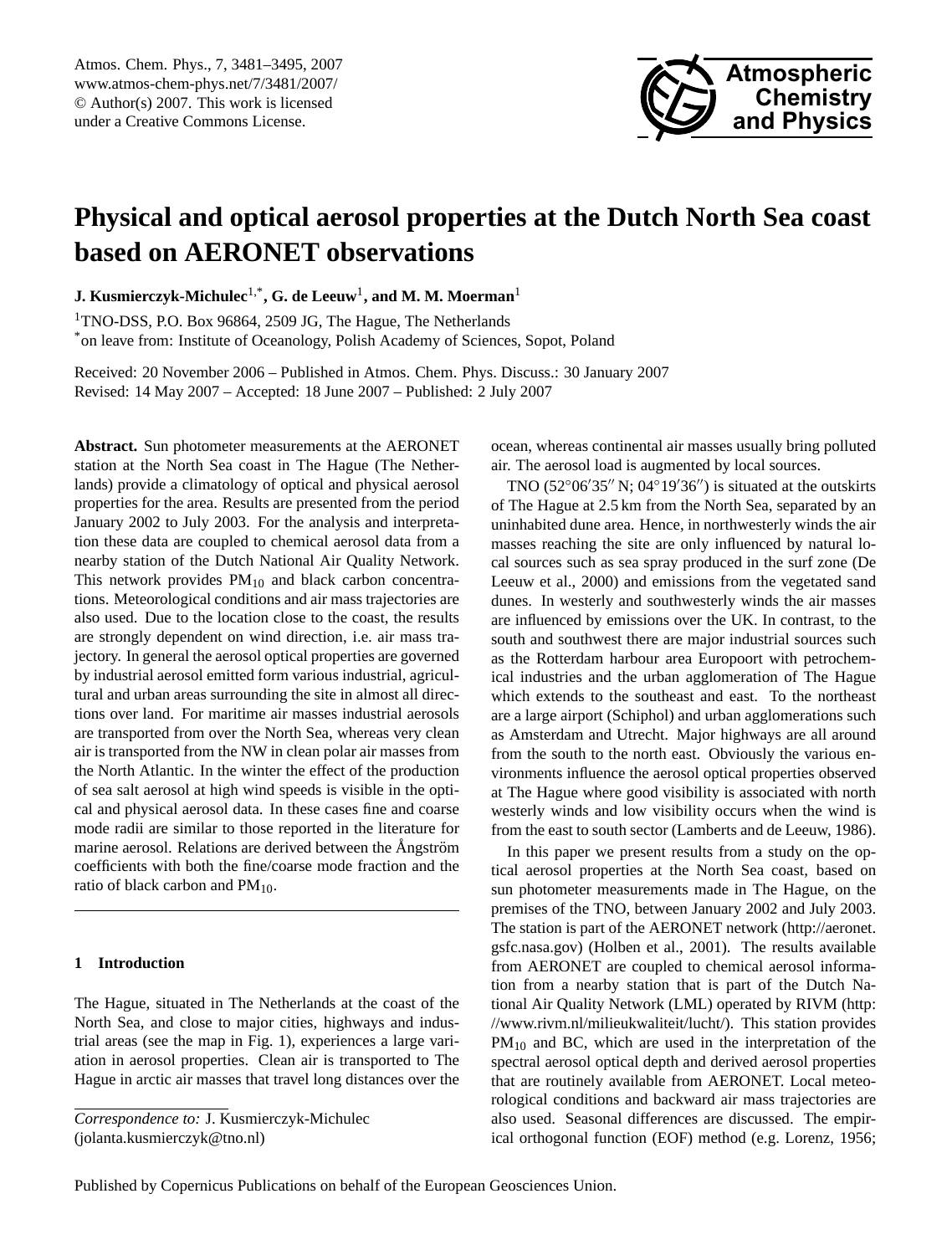

**Fig. 1.** Map of the Netherlands showing the location of The Hague and other large cities in the vicinity.

Preisendorfer, 1988) is applied to extract the main spectral features corresponding to the main aerosol types and to analyze their variability.

# **2 Experimental**

The data presented in this paper were derived from measurements with a CIMEL sun photometer. The technical details of the instrument are described in the Cimel Sun Photometer Manual [\(http://aeronet.gsfc.nasa.gov\)](http://aeronet.gsfc.nasa.gov). The instrument measures the aerosol optical depth at four wavelengths (440 nm, 670 nm, 870 nm and 1020 nm), and the sky radiance in aerosol channels in the azimuth plane (the almucantar technique) and in the principal plane. These data are used in the AERONET standard procedures to retrieve information on columnar aerosol characteristics such as the aerosol optical depth, Ångström coefficient and size information. Data processing, cloud-screening algorithm, and inversion techniques are described by Holben et al. (1998, 2001), Eck et al. (1999), Smirnov et al. (2000), Dubovik and King (2000), and Dubovik et al. (2000).

Information on the aerosol chemical composition is available from LML. The station that is most representative of the AERONET site in The Hague is rural station 444 in De Zilk. The distance between both locations is approximately 35 km. De Zilk is situated in the NE direction from The Hague. Both stations are situated just east of the dunes, i.e. about 2.5 km from the coastline. Relevant aerosol data available from this station are  $PM_{10}$  (particulate matter with an aerodynamic diameter of less than 10  $\mu$ m) and black carbon concentrations. Black carbon (particles mostly smaller than  $2.5 \mu m$ ) is available as daily values and  $PM_{10}$  is available on an hourly basis.

RIVM's National Air Quality Monitoring Network in the Netherlands performs continuous PM measurements i.e. PM<sub>10</sub> and PM<sub>2.5</sub>, using an FAG-type  $\beta$ -dust monitor (Van Elzakker, 2000). The sampling air is heated (to  $50^{\circ}$ C) in order to remove water from aerosol particles (Buringh and Opperhuizen, 2002). The drawback of the heating is a removal of semi-volatile compounds e.g. ammonium nitrate which leads to the losses in PM measurements. The correction methods for a systematic underestimation by the sampling equipment are described by Hammingh (2001) and discussed in detail by Buringh and Opperhuizen (2002). The amount of black carbon is estimated based on the PM measurements using the so-called light-reflectance method (Buringh and Opperhuizen, 2002).

#### **3 Methodology**

#### 3.1 The analysis methods for the AERONET data

The analysis presented is in this paper focuses on data collected from January 2002 to July 2003. Only Level 2.0 data, i.e., quality assured and cloud free, are used (cf. [http:](http://aeronet.gsfc.nasa.gov) [//aeronet.gsfc.nasa.gov\)](http://aeronet.gsfc.nasa.gov). The hourly mean values of the aerosol optical depth at four wavelengths λ were calculated. The Angström coefficient  $\alpha$  (also known as Angström exponent or Ångström parameter) was obtained from fitting the spectral aerosol optical depth spectrum  $\tau_A(\lambda)$  to a power law function ( $\text{Angström}$ , 1929):

$$
\tau_A(\lambda) = \gamma \lambda^{-\alpha},\tag{1}
$$

following the AERONET procedure, in the spectral range from 440 nm to 870 nm.

Aerosol volume size distributions in the radius range 0.05–  $15 \mu m$  at the AERONET site have been calculated with the retrieval algorithm described by Dubovik and King (2000) and Dubovik et al. (2000, 2002). The algorithm allows for the simultaneous retrieval of aerosol particle size distribution and complex refractive index from spectral optical depth measurements combined with the angular distribution of sky radiance measured at different wavelengths. The algorithm assumes that the atmosphere is vertically homogeneous and that the aerosol particles are spherical.

The aerosol volume distributions are modelled as a bimodal lognormal function (e.g., Shettle and Fenn, 1979; Remer and Kaufman, 1998; Hess et al., 1998):

$$
\frac{dV(r)}{d\ln r} = \sum_{i=1}^{2} \frac{C_{v,i}}{\sigma_i \sqrt{2\pi}} \exp\left\{-\frac{(\ln r - \ln r_{v,i})^2}{2\sigma_i^2}\right\} \tag{2}
$$

where  $C_v$  is the particle volume concentration,  $r_v$  – the median radius and  $\sigma$  – the standard deviation. The first mode indicated by  $i=1$  refers to a "fine mode" and the second one,  $i=2$ , corresponds to a "coarse mode". The fine and coarse modes are divided by a radius  $r=0.6 \mu m$  (Dubovik et al., 2002).

The interpretation of the results derived from the sun photometer measurements is supported by the air mass backward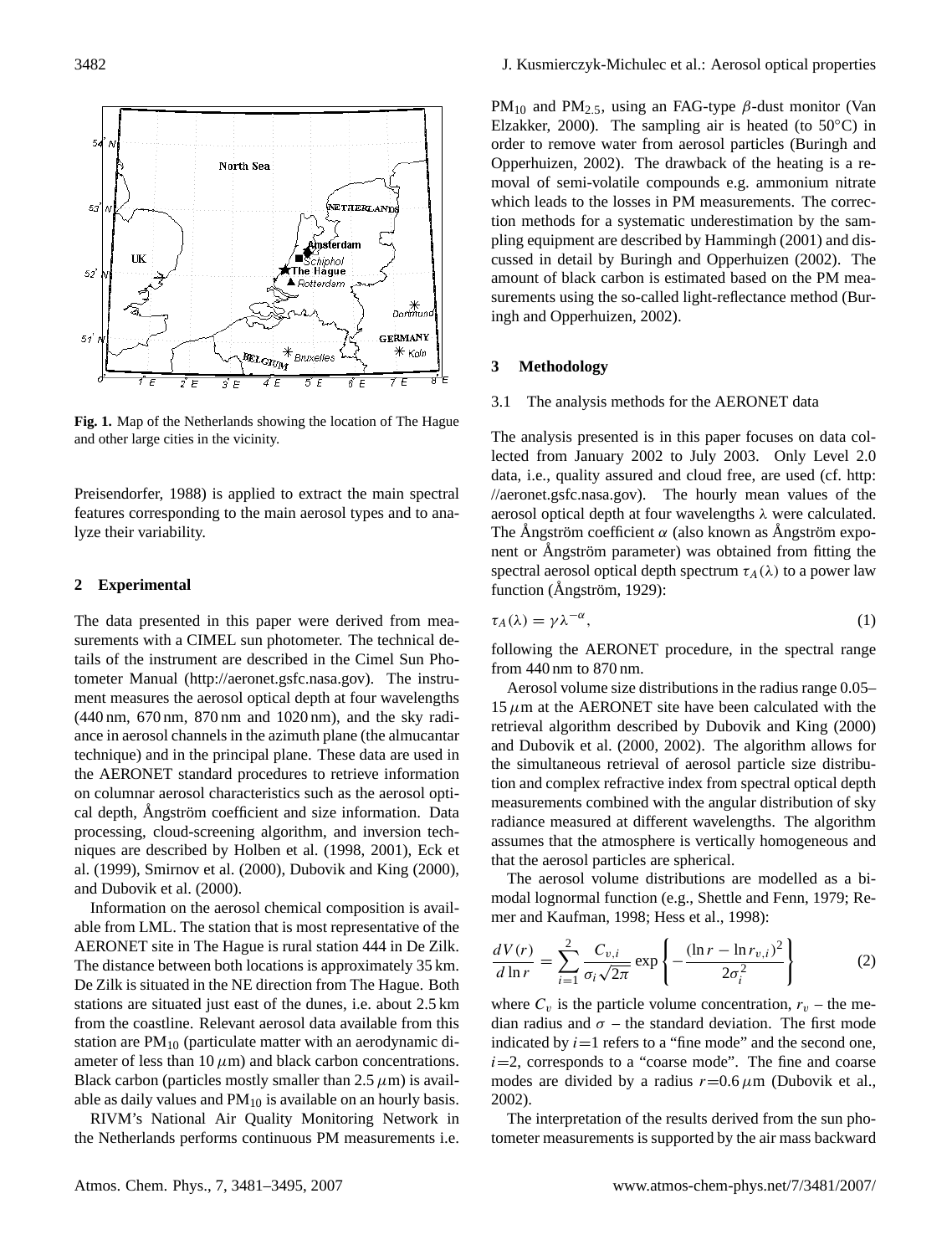trajectories available from AERONET. The trajectories are based on the National Aeronautics and Space Administration (NASA) Goddard kinematic trajectory model (Schoeberl and Newman, 1995; Pickering et al., 2001). The computed air parcels movements are driven by assimilated meteorological data products obtained from the NASA Goddard Global Modeling and Assimilation Office which supplies the meteorological information in a 1.25 degree longitudinal and 1 degree latitudinal spatial resolution on 55 hybrid sigmapressure vertical levels (T. Kucsera, personal communication). The trajectory analyses start at four pressure levels i.e. at 950, 850, 700, and 500 hPa, which roughly correspond to altitudes of 0.5, 1.5, 3 and 5 km.

#### 3.2 The Empirical Orthogonal Function (EOF) method

Let  $\tau_{Ai}(\lambda_i)$  be an aerosol optical depth spectrum, where the subscript i symbolizes each successive measurement,  $i=1, ..., N$ , and the subscript j corresponds to the number of spectral channels,  $j=1,..., M$ , and  $M=4$ . The mean aerosol optical depth for each wavelength is given by:

$$
\langle \tau_A(\lambda_j) \rangle = \frac{1}{N} \sum_{i=1}^{N} \tau_{Ai}(\lambda_j) \quad j = 1, ..., M \tag{3}
$$

and the fluctuations from the mean  ${}^*\tau_{Ai}(\lambda_i)$  are:

$$
\begin{aligned} * \tau_{Ai}(\lambda_j) &= \tau_{Ai}(\lambda_j) - \langle \tau_A(\lambda_j) \rangle \\ i &= 1, \dots, N; \ j = 1, \dots, M \end{aligned} \tag{4}
$$

The fluctuation spectra are approximated by expanding them into a series of orthogonal functions  $h_k(\lambda_i)$ :

$$
* \tau_{Ai}(\lambda_j) = \sum_{k=1}^{M} h_k(\lambda_j) \beta_{ik} \quad i = 1, ..., N; j = 1, ..., M \text{ (5)}
$$

where the functions  $h_k(\lambda_i)$  should fulfill the conditions of orthogonality and be normalized.

$$
\sum_{j=1}^{M} h_i(\lambda_j) h_k(\lambda_j) = M \delta_{ik},
$$
  
where  $\delta_{ik} = 0$  for  $i \neq k, 1$  for  $i = k$  (6)

The functions  $h_k(\lambda_j)$  are called modes or main components, coefficients  $\beta_{ik}$  are called amplitude functions or simply amplitudes (e.g., Lorenz, 1956; Preisendorfer, 1988). In the EOF method, functions  $h_k$  are chosen as eigenfunctions (eigenvectors) of the covariance matrix  $\Im(\lambda_i, \lambda_j)$ ,

$$
\mathfrak{A}(\lambda_i, \lambda_j) = \frac{1}{N} \sum_{k=1}^N * \tau_{Ak}(\lambda_i) * \tau_{Ak}(\lambda_j), i, j = 1, ..., M \quad (7)
$$

which, at the same time, are solutions of

$$
\sum_{i=1}^{M} \Im(\lambda_i, \lambda_j) h_k(\lambda_i) = \wp_k h_k(\lambda_j) \quad j, k = 1, ..., M \quad (8)
$$

**Table 1.** The most probable values of the aerosol optical depth and Ångström coefficient α.

| Month            | N <sub>meas</sub> | N <sub>days</sub> | $\tau_A(555)$ | $\alpha$    |  |  |  |
|------------------|-------------------|-------------------|---------------|-------------|--|--|--|
| <b>Year 2002</b> |                   |                   |               |             |  |  |  |
| I                | 33                | 10                | $0.10 - 0.15$ | $0 - 0.2$   |  |  |  |
| П                | 43                | 9                 | $0 - 0.05$    | $1.4 - 1.6$ |  |  |  |
| Ш                | 48                | 7                 | $0.15 - 0.25$ | $1.6 - 1.8$ |  |  |  |
| IV               | 124               | 20                | $0.10 - 0.15$ | $1.4 - 1.6$ |  |  |  |
| V                | 69                | 15                | $0.10 - 0.15$ | $1.0 - 1.2$ |  |  |  |
| VI               | 101               | 16                | $0.05 - 0.10$ | $1.4 - 1.6$ |  |  |  |
| VII              | 98                | 14                | $0.25 - 0.30$ | $1.6 - 1.8$ |  |  |  |
| <b>VIII</b>      | 87                | 16                | $0.05 - 0.10$ | $1.6 - 1.8$ |  |  |  |
| IX               | 96                | 12                | $0.05 - 0.10$ | $1.8 - 2.0$ |  |  |  |
| X                | 49                | 9                 | $0.10 - 0.15$ | $1.4 - 1.6$ |  |  |  |
| XI               | 21                | 6                 | $0.10 - 0.15$ | $0.6 - 0.8$ |  |  |  |
| XII              | 3                 | 1                 | $0.10 - 0.15$ | $1.4 - 1.6$ |  |  |  |
| Year 2003        |                   |                   |               |             |  |  |  |
| I                | 29                | 7                 | $0.10 - 0.15$ | $1.4 - 1.6$ |  |  |  |
| H                | 108               | 17                | $0.15 - 0.20$ | $1.2 - 1.4$ |  |  |  |
| Ш                | 119               | 17                | $0.15 - 0.20$ | $1.0 - 1.2$ |  |  |  |
| IV               | 124               | 16                | $0.20 - 0.25$ | $1.4 - 1.6$ |  |  |  |
| V                | 58                | 6                 | $0.30 - 0.35$ | $1.6 - 1.8$ |  |  |  |
| VI               | 156               | 24                | $0.10 - 0.15$ | $1.4 - 1.6$ |  |  |  |

where  $\wp_k$  are eigenvalues of the covariance matrix. Eigenvalues  $\wp_k$  and eigenvectors  $h_k$  are calculated by Jacobi's method (Ralston, 1975).

Using Eqs. (4) and (5), the values of aerosol optical depth can be derived from:

$$
\tau_{Ai}(\lambda_j) = \sum_{k=1}^{L} h_k(\lambda_j) \beta_{ik} + \langle \tau_A(\lambda_j) \rangle \quad i = 1, ..., N \tag{9}
$$

where  $L$  is the number of modes chosen in accordance with the criterion  $\Re(L)$ , defining the contribution of the eigenvalues to the total variance,

$$
\Re(L) = \sum_{i=1}^{L} \wp_i / \sum_{i=1}^{M} \wp_i \tag{10}
$$

Values of  $\Re(L)$  are assumed to be of the order of 0.90–0.95 (e.g., Nielsen, 1979; Jankowski, 1994). Mode  $h_1$  contains the maximum energy of the entire data set, mode  $h_2$  contains the maximum energy of what is left after the first mode has been subtracted, etc.

#### **4 Results**

## 4.1 Aerosol optical depth

An overview of the sun photometer data is presented in Fig. 2, which shows the time series of the aerosol optical depth at  $440 \text{ nm}$  (Fig. 2a), and the Angström coefficients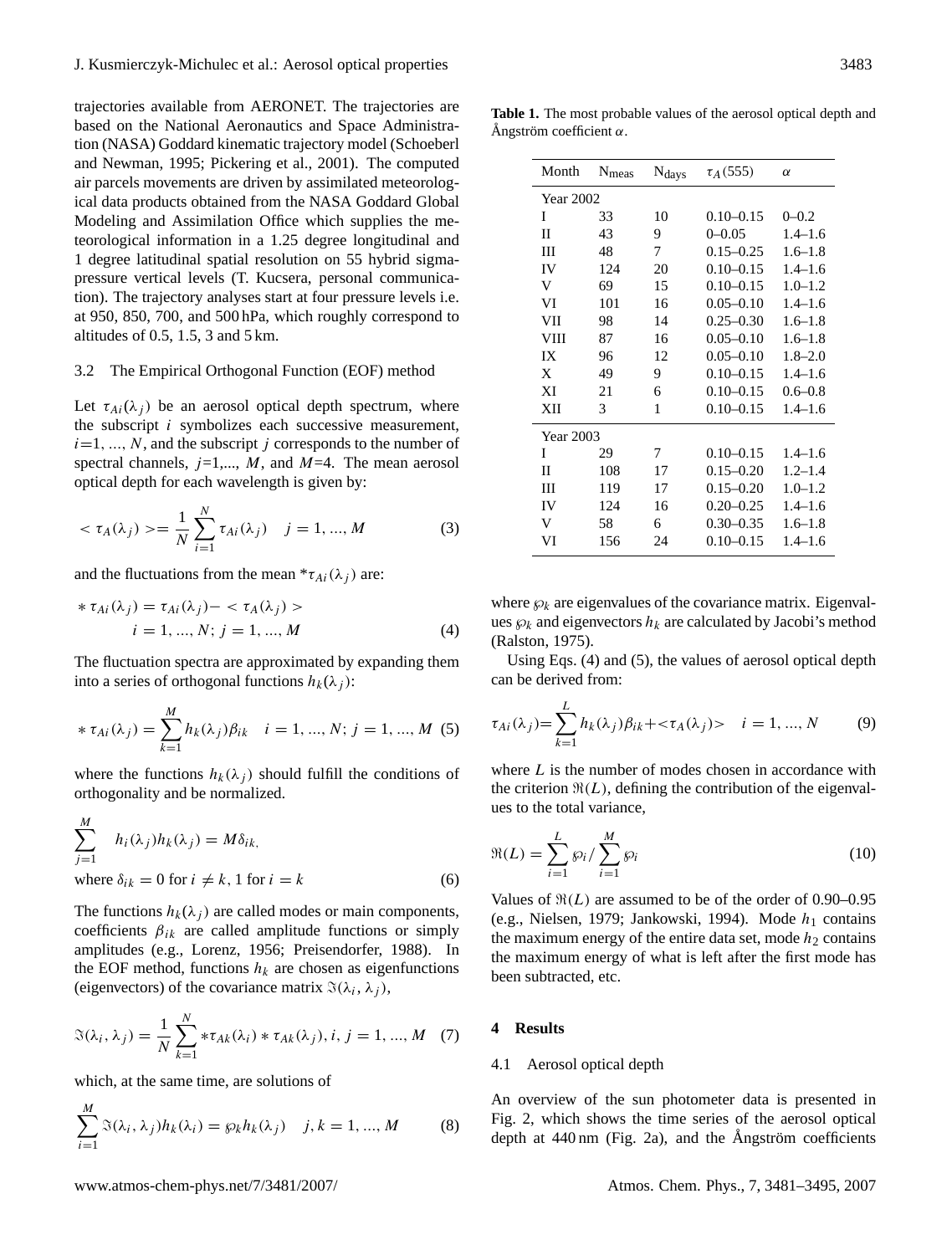

**Fig. 2.** Overview of the aerosol optical depth at 440 nm (panel **a**), and the Ångström coefficients (panel **b**) measured in The Hague from January 2002 to July 2003. The daily mean values are indicated by open circles. The monthly mean values are presented as columns with standard deviation as error bars.

(Fig. 2b). The aerosol optical depth varies from lower than 0.05 to 1.4. Gaps between data occur when there were no measurements due to the presence of clouds. Cloud occurrence at the coast of the Netherlands is associated with certain weather patterns. Westerly winds transport air masses over the North Sea where they pick up moisture which often results in the formation of clouds. In contrast, when the wind is from the east, i.e., from over land, the air is often dry and the sky is clear. Hence, although the governing wind direction in The Netherlands is SW, clear sky is often associated with easterly winds. Therefore, also the aerosol optical depth observations are predominantly made in easterly wind directions (Fig. 3). Because in The Hague easterly winds are usually associated with air masses that passed over major emission regions also the distribution of optical properties derived from sun photometer measurements is expected to be somewhat biased to high values.



**Fig. 3.** Frequency of occurrence of wind directions during the aerosol optical depth observations. The circles indicate the 5% and 10% probabilities of occurrence.

Based on the frequency histograms of  $\tau_A(555)$ , the most probable values i.e. the values at which the probability distribution of  $\tau_A(555)$  has its maximum, can be determined. These values, for each month, are reported in Table 1. The wavelength 555 nm was selected because it is representative for the visual range which is often used as a reference.The values were obtained by interpolation between 440 nm and  $670$  nm, using the Ångström coefficients. The most probable values of the aerosol optical depth at 555 nm are between 0.1 and 0.2, although excursions to both lower and higher values are frequently observed.

Figure 2b shows the Angström coefficients during the study period. The values vary from close to 0 to about 2, indicating large variability of the shape of the aerosol particle size distributions. Based on the frequency histograms of  $\alpha$ , the most probable values i.e. the values at which the probability distribution of  $\alpha$  has its maximum, were determined for each month. The results are presented in Table 1. Often the most probable values are above 1.4. During two months, January and November, the most probable values are much smaller. There is no clear trend in the variation of the Ångström coefficients.

4.2 Angström coefficient versus  $PM_{10}$ , BC and wind direction sector

When the particle size distribution is dominated by small particles, usually associated with pollution, the Ångström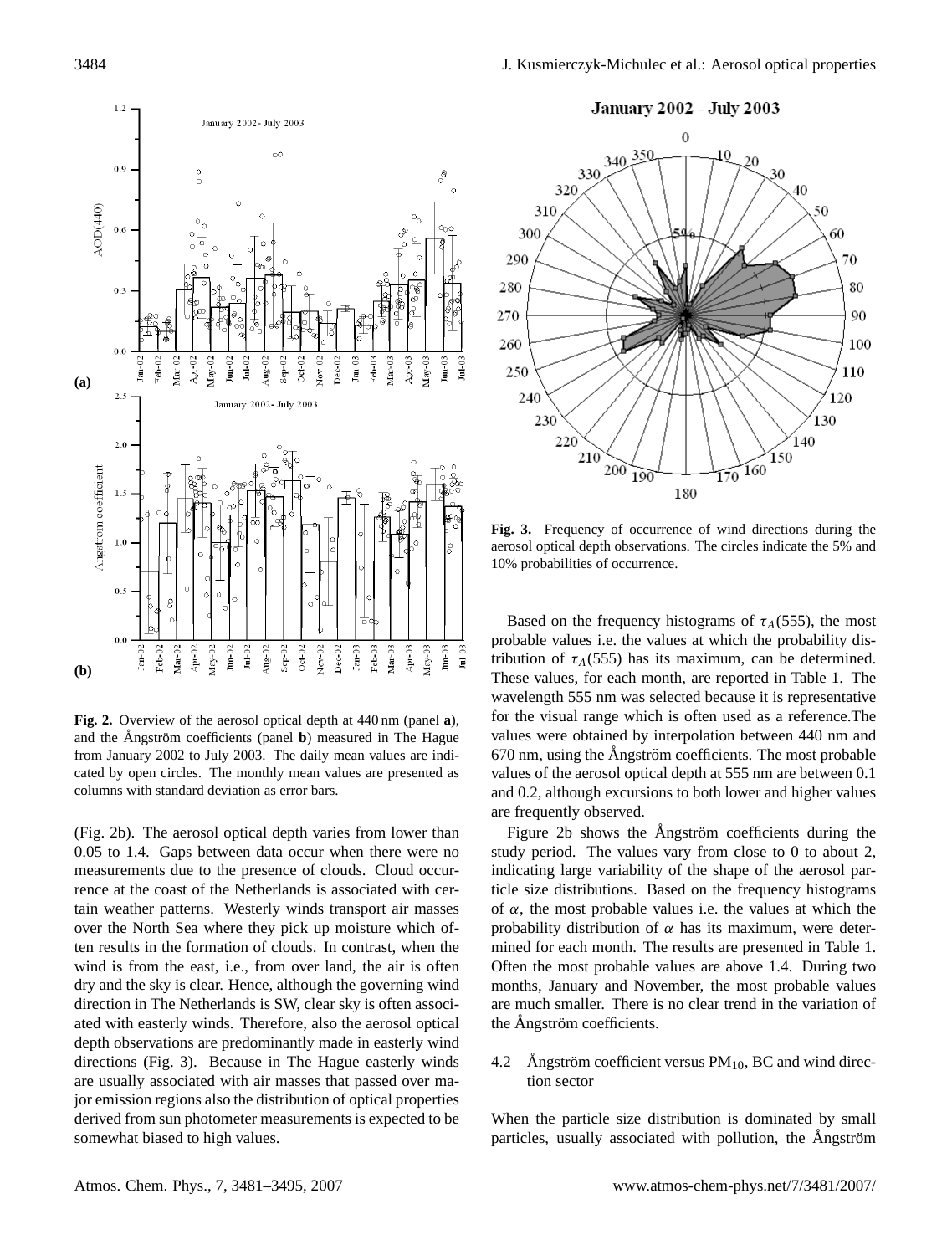| range of $\alpha$      | $\alpha$ | $rac{BC}{PM_{10}}$ |       |      | $u$ [m/s] | WD [deg] | N   |  |
|------------------------|----------|--------------------|-------|------|-----------|----------|-----|--|
|                        |          | median             | mean  | std  |           |          |     |  |
| $PM_{10} < 50$         |          |                    |       |      |           |          |     |  |
| $0.0 - 0.2$            | 0.12     | 0.022              | 0.022 | 0.02 | 9.0       | 240      | 9   |  |
| $0.2 - 0.4$            | 0.32     | 0.011              | 0.049 | 0.04 | 7.0       | 275      | 20  |  |
| $0.4 - 0.6$            | 0.49     | 0.042              | 0.083 | 0.05 | 6.0       | 244      | 30  |  |
| $0.6 - 0.8$            | 0.73     | 0.060              | 0.109 | 0.06 | 5.0       | 242      | 32  |  |
| $0.8 - 1.0$            | 0.92     | 0.111              | 0.146 | 0.05 | 5.5       | 180      | 57  |  |
| $1.0 - 1.2$            | 1.10     | 0.071              | 0.110 | 0.06 | 5.0       | 244      | 117 |  |
| $1.2 - 1.4$            | 1.31     | 0.091              | 0.135 | 0.06 | 5.0       | 200      | 137 |  |
| $1.4 - 1.6$            | 1.52     | 0.139              | 0.169 | 0.05 | 4.0       | 120      | 221 |  |
| $1.6 - 1.8$            | 1.69     | 0.185              | 0.212 | 0.05 | 4.0       | 89       | 174 |  |
| $1.8 - 2.0$            | 1.88     | 0.182              | 0.224 | 0.05 | 4.0       | 70       | 53  |  |
| $50 \le PM_{10} < 200$ |          |                    |       |      |           |          |     |  |
| $0.0 - 0.2$            | 0.14     | 0.036              | 0.027 | 0.02 | 11        | 243      | 12  |  |
| $0.2 - 0.4$            | 0.31     | 0.018              | 0.030 | 0.02 | 10        | 240      | 18  |  |
| $0.4 - 0.6$            | 0.48     | 0.015              | 0.034 | 0.03 | 9.0       | 240      | 18  |  |
| $0.6 - 0.8$            | 0.77     | 0.065              | 0.069 | 0.05 | 7.0       | 163      | 8   |  |
| $0.8 - 1.0$            | 0.92     | 0.152              | 0.142 | 0.05 | 4.0       | 108      | 31  |  |
| $1.0 - 1.2$            | 1.10     | 0.127              | 0.138 | 0.05 | 4.0       | 108      | 73  |  |
| $1.2 - 1.4$            | 1.29     | 0.153              | 0.167 | 0.05 | 4.0       | 93       | 98  |  |
| $1.4 - 1.6$            | 1.51     | 0.150              | 0.161 | 0.05 | 4.0       | 110      | 137 |  |
| $1.6 - 1.8$            | 1.65     | 0.122              | 0.130 | 0.05 | 4.0       | 90       | 94  |  |
| $1.8 - 2.0$            | 1.88     | 0.133              | 0.122 | 0.04 | 3.0       | 130      | 24  |  |

**Table 2.** Ratio of BC to PM<sub>10</sub> (median, mean values and the standard deviation) obtained for different ranges of the Angstrom coefficient  $\alpha$ . For each group the median values of wind direction WD and wind speed  $u$  are also presented.

coefficients are high; in clear conditions they are usually low. Therefore a correlation is expected between the Angström coefficients and chemical composition. The different data were time synchronized and all data were divided into 10 subgroups, corresponding to Angström coefficient values ranging from 0 to 2, with a step of 0.2 (see Table 2). The data were further divided into subgroups with  $PM_{10} < 50 \,\mu g/m^3$ (clean air according to the EU air quality norm) and with  $50 \,\mu g/m^3 \le PM_{10} < 200 \,\mu g/m^3$  (moderate smog).

Table 2 and Fig. 4 show that in both cases the Angström coefficient increases with the percentage contribution of BC to  $PM_{10}$ . The solid curves in Fig. 4 are 3rd degree polynomials fitted to the data.

On clean days  $BC/PM_{10}$  increases monotonously with the Angström coefficient whereas on days with moderate smog a maximum is observed for  $\alpha$  between 1.2 and 1.6. This maximum suggests that the further increase of  $PM_{10}$  is not caused by increase of BC, but by other species. However, because no other measurements are available this cannot be further interpreted. The relation obtained for the clean days is similar to that derived from observations over the Baltic Sea (Kusmierczyk-Michulec et al., 2002), with coefficients that are within the experimental error.

Table 2 also shows the wind speed and wind direction. Wind speed is a factor which influences both the generation and the removal of aerosol particles, i.e. both production and removal increase with increasing wind speed. In particular, over sea the amount of sea spray aerosol increases with  $u^3$ when the wind speed is larger than  $3-4$  m/s causing wave breaking and the generation of sea spray particles. Table 2 shows that the lowest Angström coefficient values were observed at relatively high wind speed, 6–11 ms, during wind from sea (201◦–39◦ ). Likely production of sea spray and the enhanced deposition of fine particles worked together to change the ratio between fine and coarse particles.

Table 2 shows that both the lower values of the Angström coefficients and the changes in the contribution of BC are usually associated with wind from sea (201° to 39°) whereas the higher Angström coefficients are associated with wind from land  $(40°$  to  $200°)$ . This is illustrated by the polar diagram of the Angström coefficients vs. wind direction in Fig. 5. The industrial aerosol type characterized by  $\alpha \ge 1.5$ may be observed from all wind directions. Small Angström coefficients between 0.6 and 0.97 are observed in the N-NNE (0°-20°), NE-ESE (50°-110°) and SE-S (140°-180°) wind sectors and Ångström coefficients between 0.49–0.6 are observed in NNE-NE ( $20^{\circ}$ – $50^{\circ}$ ) and ESE ( $110^{\circ}$ – $120^{\circ}$ ) wind sectors. Maritime dominated aerosol with Angström coefficients between 0.025 and 0.48 are observed in the SW-WNW  $(220°-300°)$  and NW-N  $(320°-350°)$  wind sectors.

Overlaying Fig. 5 with the map presented in Fig. 1 shows that the highest Ångström coefficients are associated with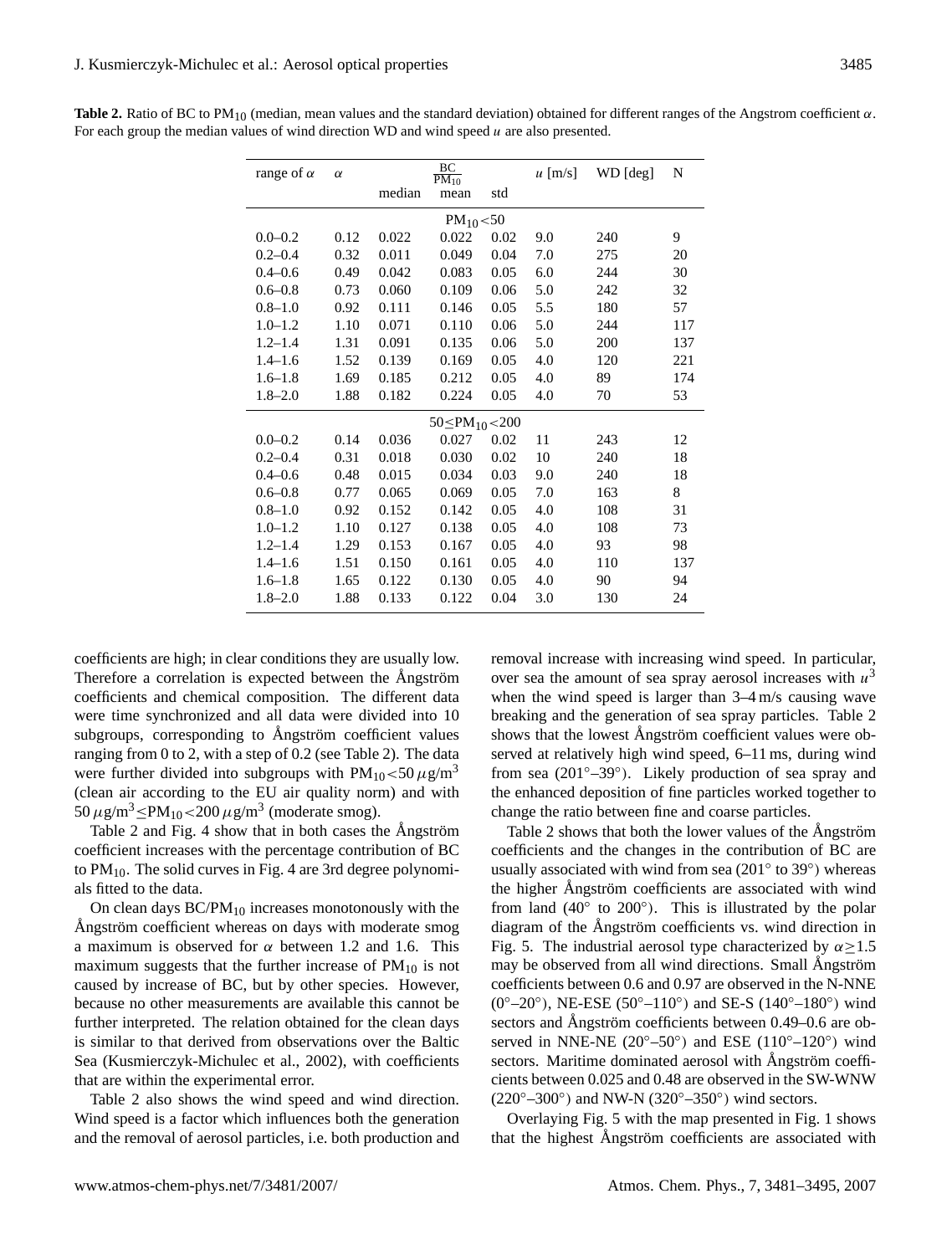

Fig. 4. The mean values of  $BC/PM_{10}$  with the standard deviation indicated as error bars versus Ångström coefficient. Data points are listed in Table 2.

large cities and industrial regions to the NE, SE and S. The industrial influences observed in wind directions from land (NE-SW) can be ascribed to the presence of local sources (see Fig. 1), whereas in wind from sea (SW-NE) the observed presence of fine particles is mainly due to transport of aerosol produced further away.

To further investigate the various influences on the observed aerosol optical depth values, the Empirical Orthogonal Function (EOF) method (Preisendorfer, 1988) was applied to the aerosol optical depth spectra.

4.3 Application of the EOF method to the aerosol optical depth measurements in The Hague

The EOF method has been used to analyze, e.g., large meteorological datasets (e.g., Lorenz, 1956) or the variability of water temperature, salinity, density (e.g., Jankowski, 1994) and sea level (e.g., Nielsen, 1979). Kusmierczyk-Michulec and Darecki (1996) and Kusmierczyk-Michulec et al. (1999) applied the EOF method to the aerosol optical depth over the Baltic Sea to understand the temporal and spatial variability. Three different air mass types could be distinguished, each with their own characteristic aerosol properties corresponding to different residence times over sea. Effects of thermal stratification on the aerosol optical depth were identified. The EOF method was also successfully applied to data collected at the Polish coast (Sopot, Hel) in the period from July 1997 to May 1999 to distinguish between different aerosol types as function of the wind direction (Kusmierczyk-Michulec and Marks, 2000).

Angstrom coefficient, year 2002/2003



**Fig. 5.** Polar diagram showing of the minimum, mean and maximum values of the Angström coefficients as a function of wind direction.

In this paper the EOF method was used to analyze the aerosol optical depth data collected in The Hague. Data were separated into subsets corresponding to four seasons, for either onshore or offshore wind. Seasons were defined as: winter (January, February, November and December), spring (March, April), summer (May, June, July and August) and autumn (September and October). The wind blowing from the land was attributed to the wind direction sector NE-SSE (40◦ to 200◦ ), and the wind from the sea was indicated by the wind direction sector SSE-NE (201° to 39°).

Table 3 presents the EOF results, including the values of the coefficients  $\alpha$  and  $\gamma$  (see Eq. 1) for both  $\langle \tau_A(\lambda) \rangle$ and  $h_1(\lambda)$ ; the mean values of the aerosol optical depth  $\langle \tau_A(555) \rangle$  and its standard deviation  $\sigma_{\tau}$ , as well as the maximum and minimum amplitude for each data subset. In all situations, the contribution of the eigenvalues to the total variance  $\Re$  was higher than 92%. This implies that only the first eigenvector is significant and higher modes can be neglected. Therefore in all cases Eq. (9) can be written as:

$$
\tau_{Ai}(\lambda_j) = h_1(\lambda_j)\beta_{i1} + \langle \tau_A(\lambda_j) \rangle \qquad i = 1, ..., N \qquad (11)
$$

The deviation from the mean value (mean spectrum)  $\langle \tau_A(\lambda_i) \rangle$  is expressed by the product of the amplitude function  $\beta_{i1}$  and the first mode  $h_1$ .

The added value of Eq. (11) is that instead of analyzing the differences between the aerosol optical depth values at a single wavelength we can analyze the differences between the vectors describing the aerosol optical depth over the whole range of discrete wavelengths.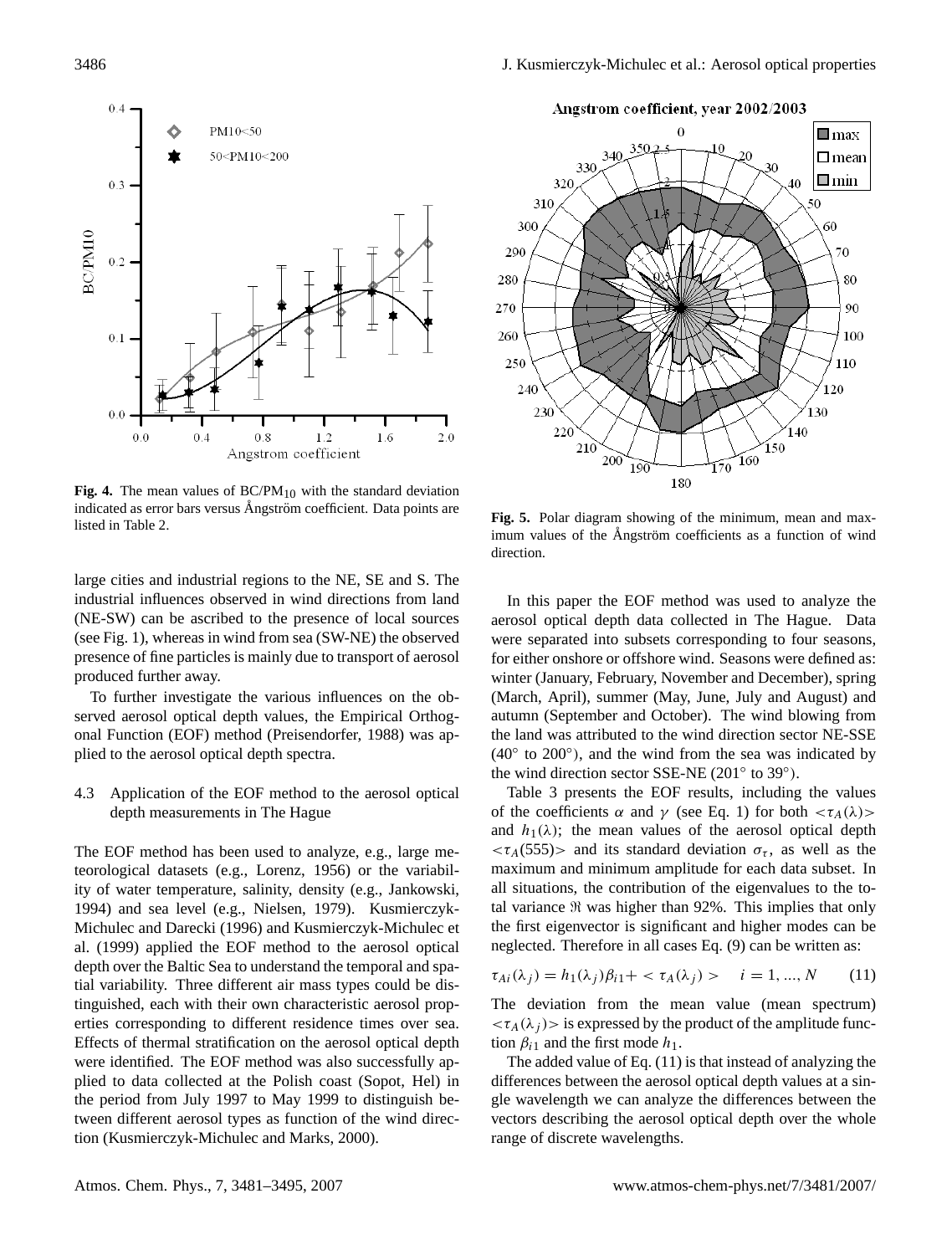**Table 3.** The seasonal optical characteristics of aerosols over The Hague.

| Season<br>wind             | $\langle \tau_A(555) \rangle$ | $\sigma_{\tau}$ |          | $\langle \tau_A(\lambda) \rangle$ | $h_1(\lambda)$ |          | $\beta_{\min}$ | $\beta_{\text{max}}$ | N   |
|----------------------------|-------------------------------|-----------------|----------|-----------------------------------|----------------|----------|----------------|----------------------|-----|
| sector                     |                               |                 | $\alpha$ | γ                                 | $\alpha$       | $\gamma$ |                |                      |     |
|                            | spring 2002/2003              |                 |          |                                   |                |          |                |                      |     |
| $40^{\circ} - 200^{\circ}$ | 0.257                         | 0.13            | 1.411    | 0.111                             | 1.428          | 0.252    | $-0.323$       | 0.731                | 285 |
| $201^{\circ} - 39^{\circ}$ | 0.246                         | 0.13            | 1.120    | 0.127                             | 1.222          | 0.286    | $-0.307$       | 0.905                | 129 |
| summer 2002/2003           |                               |                 |          |                                   |                |          |                |                      |     |
| $40^{\circ} - 200^{\circ}$ | 0.303                         | 0.16            | 1.496    | 0.126                             | 1.409          | 0.254    | $-0.398$       | 1.125                | 199 |
| $201^{\circ} - 39^{\circ}$ | 0.212                         | 0.15            | 1.341    | 0.096                             | 1.435          | 0.250    | $-0.289$       | 1.109                | 373 |
| autumn 2002                |                               |                 |          |                                   |                |          |                |                      |     |
| $40^{\circ} - 200^{\circ}$ | 0.139                         | 0.07            | 1.473    | 0.058                             | 1.406          | 0.253    | $-0.188$       | 0.485                | 110 |
| $201^{\circ} - 39^{\circ}$ | 0.143                         | 0.07            | 1.493    | 0.059                             | 2.621          | 0.111    | $-0.168$       | 0.319                | 36  |
| winter 2002/2003           |                               |                 |          |                                   |                |          |                |                      |     |
| $40^{\circ} - 200^{\circ}$ | 0.146                         | 0.07            | 1.309    | 0.067                             | 1.299          | 0.272    | $-0.190$       | 0.264                | 168 |
| $201^{\circ} - 39^{\circ}$ | 0.125                         | 0.04            | 0.385    | 0.098                             | $-0.246$       | 0.515    | $-0.168$       | 0.150                | 69  |

As an example, the amplitudes for the winter data set for the SSW-NE sector are presented in Fig. 6. From this graph we can identify days when the amplitude was close to  $\beta_{\text{min}}$ ,  $\beta_{\text{max}}$  or  $\beta \rightarrow 0$ . For instance, data from 24 January 2003 were chosen as representative for the mean spectrum of the aerosol optical depth, defined by  $\beta \rightarrow 0$ . These days can be matched with the chemical data and the retrieved aerosol size distributions for the interpretation of the differences between the extreme cases in terms of the differences in the associated size distributions and aerosol types.

#### **5 Interpretation of the EOF results**

#### 5.1 The amplitude function

For each season and wind direction sector the optical data  $\tau_A$ (555) and  $\alpha$  were grouped together with the corresponding chemical data  $PM_{10}$  and the amplitude values. The chemical and optical data in Table 4 represent the median values and are given for 5 ranges of the amplitude values:  $\beta_{\text{max}}$ ,  $1/2 \times \beta_{\text{max}}$ ,  $\beta \rightarrow 0$ ,  $1/2 \times \beta_{\text{min}}$  and  $\beta_{\text{min}}$ .

Figure 7 shows the spectral distribution of the aerosol optical depth with their extremes. The exact values of the aerosol optical depth for other wavelengths may be reconstructed using Eq. (11) and proper parameters from Table 3. The highest values of the amplitude function correspond to the highest values of the PM<sub>10</sub> concentration and  $\tau_A$ (555). There are small variations between seasons. The values of  $\tau_A(555)$  in spring and summer were much higher than in autumn and winter. However, there is no significant direct correlation between  $\tau_A$ (555) and PM<sub>10</sub> in any season or wind sector, except in the winter with wind from land (Correlation Coefficient=0.60, see Fig. 8). Such correlations have been observed in parts of the USA (Wang and Christopher, 2003; Hutchison,



**Fig. 6.** Amplitudes for the winter data set. Annotations correspond to the observation date, i.e. 6 I indicates 6 January.

2003) and for Ispra (Chu et al., 2003), whereas at other sites there was no correlation (e.g., Engel-Cox et al., 2004).

It should be emphasized that the aerosol optical depth values represent vertical column-integrated properties whereas the  $PM_{10}$  data are the "surface" data. This kind of comparison is justified in the well-mixed boundary layer. The mixing layer height (MLH) can be determined e.g. from ceilometer backscatter profiles. Such measurements were done in The Netherlands in the experimental site in Cabauw, situated about 64 km from The Hague. Unfortunately, these measurements are not yet publicly available. A statistical analysis of the MLH data collected between 2000 and 2006 is presented by De Haij et al. (2006). The results show the diurnal and seasonal cycle. During the winter and autumn the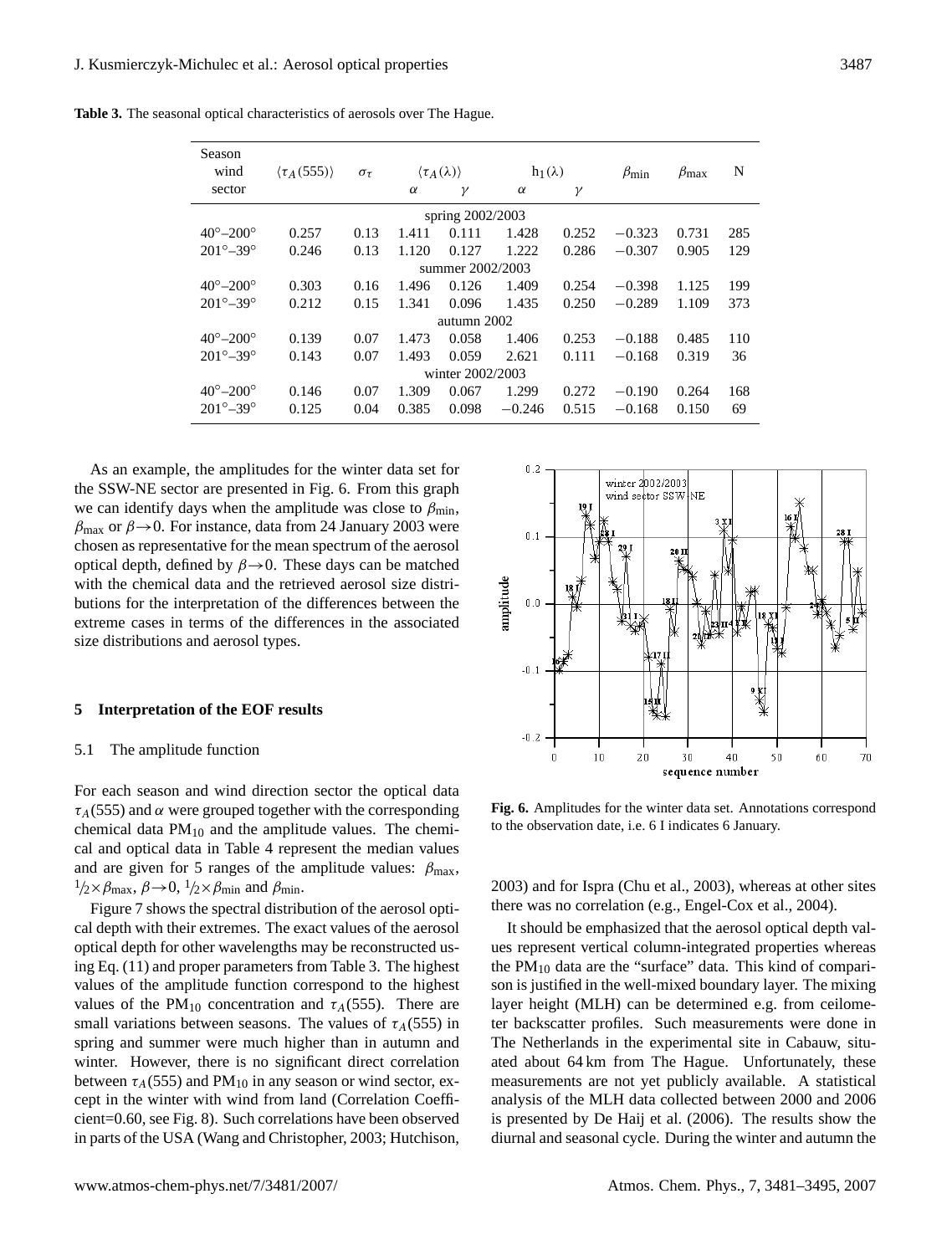

**Fig. 7.** The aerosol optical depth as function of wavelength for the minimum, mean and maximum values of the amplitude function, for spring **(a)**, summer **(b)**, autumn **(c)** and winter **(d)**. The exact numbers can be calculated from Table 3 and Eq. (11). In addition the standard deviation for each mean value at a given wavelength was added.

MLH is much lower than during the spring and summer. The smallest amplitude of the diurnal variation is found for December (110 m) while the maximum one is observed in April (around 570 m). These results corroborate our observations regarding the seasonal variations of the aerosol optical depth values.

Table 4 shows that there is no significant correlation between  $\tau_A$ (555) and relative humidity (RH). The RH values of 83% do not explain the extremely high values of the aerosol optical depth i.e.  $\tau_A(555)$  > 0.6.

To further investigate this for the Dutch North Sea coast, the data was divided into 5 subgroups, corresponding to  $\tau_A$ (555) values ranging from 0 to 1, with a step of 0.2 (see Table 5), for clear days ( $PM_{10} < 50 \,\mu g/m^3$ ) and for moderate smog  $(50 \,\mu g/m^3 \le PM_{10} < 200 \,\mu g/m^3)$ . The results show that for clean days the AOD increases linearly with  $PM_{10}$ for AOD up to 0.7. For higher values of  $\tau_A$ (555) there is an opposite trend. It is noted that for these cases the number of measurements was limited and hence the statistical significance is low. For days with moderate smog a similar trend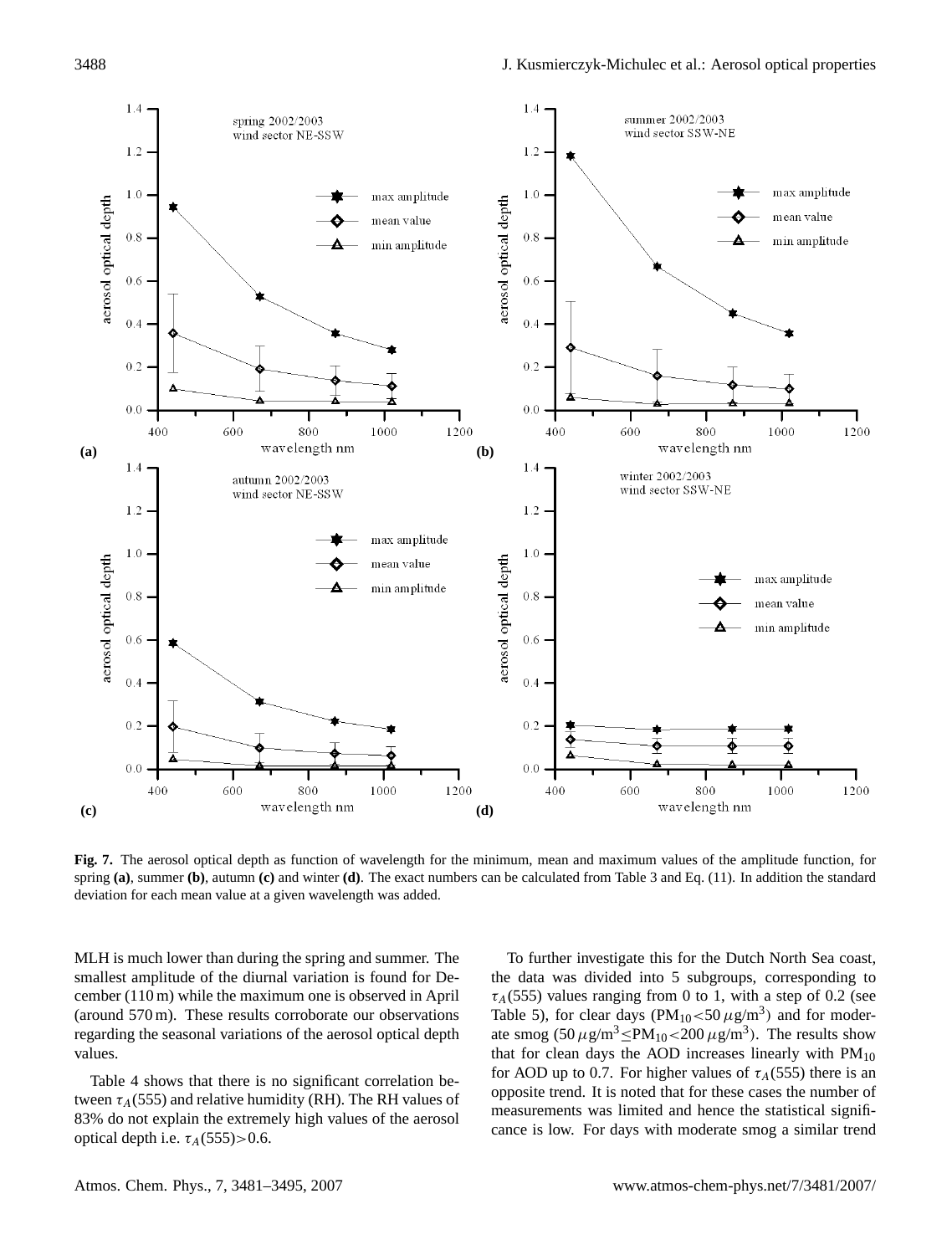

**Fig. 8.** Relation between the aerosol optical depth at 555 nm and  $PM_{10}$ .

is observed. However, the decrease starts at lower values of  $\tau_A$ (555), i.e. around 0.5.

The results presented in both Tables 4 and 5 show that the values of  $\tau_A(555)$ >0.6 were registered during the days with moderate smog  $(50 \,\mu g/m^3 \le PM_{10} < 200 \,\mu g/m^3)$  as well as during the clean days  $(PM_{10} < 50 \,\mu g/m^3)$ . Closer look at the data reveals that three out of 27 single measurements with  $\tau_A$ (555)≥0.6 (see Table 5) were registered during the spring season and the other ones during summer. The spring high values were clearly related to the high  $PM_{10}$  values (72, 89) and  $106 \,\mu g/m^3$ ). The daily mean RH values did not exceed 82% and they would not explain these high aerosol optical values.

The summer high vales of  $\tau_A(555) > 0.6$  are more difficult to interpret. They represent 6 days of measurements. Only for one day i.e. 1 of June 2003, the high values of  $\tau_A(555)$ are clearly related to the high values of  $PM_{10}$  (between 56 and 89  $\mu$ g/m<sup>3</sup>). The air mass backward trajectories indicate for the long residence time over land and the passage over large urban areas. The blue sky and relatively low values of RH (about 66%) eliminate an argument about an influence of clouds or high humidity. Hence, the high aerosol optical depth can be explained by the high  $PM_{10}$  values characteristic for days with moderate smog.

The other 5 days represent more complicated situation characterized by the high daily variations of  $PM_{10}$ values. Because of this high variability of  $PM_{10}$  during a day, some measurements of the aerosol optical depth were classified as measured during "clear day"  $(PM_{10} < 50 \,\mu g/m^3)$  and some as measured during "moderate smog"  $(50 \,\mu g/m^3 \le PM_{10} < 200 \,\mu g/m^3)$ . The example is

| amplitude                          | $\tau_A(555)$ | $PM_{10} \frac{\mu g}{m^3}$        | $u$ [m/s] | RH [%] | N                        |  |  |  |  |
|------------------------------------|---------------|------------------------------------|-----------|--------|--------------------------|--|--|--|--|
| spring, wind from the sea, SSW-NE  |               |                                    |           |        |                          |  |  |  |  |
| $\beta_{\rm max}$                  | 0.554         | 95.82                              | 4.6       | 82     | 8                        |  |  |  |  |
| $\frac{1}{2}\beta_{\text{max}}$    | 0.367         | 69.31                              | 3.2       | 81     | 32                       |  |  |  |  |
| $\beta \rightarrow 0$              | 0.242         | 49.70                              | 3.3       | 81     | 22                       |  |  |  |  |
| $\beta_{\rm min}$                  | 0.186         | 39.41                              | 3.2       | 79     | 29                       |  |  |  |  |
| $\beta_{\rm min}$                  | 0.132         | 24.21                              | 4.7       | 78     | 38                       |  |  |  |  |
|                                    |               | spring, wind from the land, NE-SSW |           |        |                          |  |  |  |  |
| $\beta_{\rm max}$                  | 0.537         | 87.69                              | 4.3       | 68     | 25                       |  |  |  |  |
| $\frac{1}{2}\beta_{\text{max}}$    | 0.360         | 76.50                              | 4.5       | 59     | 67                       |  |  |  |  |
| $\beta \rightarrow 0$              | 0.255         | 83.31                              | 5.0       | 55     | 41                       |  |  |  |  |
| $\frac{1}{2}\beta_{\min}$          | 0.192         | 63.53                              | 5.2       | 60     | 75                       |  |  |  |  |
| $\beta_{\rm min}$                  | 0.134         | 46.86                              | 5.3       | 60     | 77                       |  |  |  |  |
|                                    |               | summer, wind from the sea, SSW-NE  |           |        |                          |  |  |  |  |
| $\beta_{\text{max}}$               | 0.651         | 43.05                              | 4.3       | 83     | 22                       |  |  |  |  |
| $\frac{1}{2}\beta_{\text{max}}$    | 0.305         | 34.21                              | 4.3       | 75     | 84                       |  |  |  |  |
| $\beta\rightarrow 0$               | 0.201         | 29.26                              | 4.0       | 76     | 53                       |  |  |  |  |
| $\frac{1}{2}\beta_{\min}$          | 0.158         | 29.26                              | 5.3       | 75     | 79                       |  |  |  |  |
| $\beta_{\rm min}$                  | 0.098         | 26.84                              | 6.5       | 75     | 135                      |  |  |  |  |
|                                    |               | summer, wind from the land, NE-SSW |           |        |                          |  |  |  |  |
| $\beta_{\rm max}$                  | 0.901         | 59.42                              | 3.8       | 66     | 6                        |  |  |  |  |
| $\frac{1}{2}\beta_{\text{max}}$    | 0.420         | 35.52                              | 3.8       | 72     | 60                       |  |  |  |  |
| $\beta\rightarrow 0$               | 0.304         | 25.27                              | 3.4       | 70     | 37                       |  |  |  |  |
| $\frac{1}{2}\beta_{\min}$          | 0.230         | 31.69                              | 3.2       | 74     | 48                       |  |  |  |  |
| $\beta_{\rm min}$                  | 0.129         | 30.28                              | 4.3       | 71     | 48                       |  |  |  |  |
| autumn, wind from the sea, SSW-NE  |               |                                    |           |        |                          |  |  |  |  |
| $\beta_{\rm max}$                  | 0.259         | 50.85                              | 1.0       | 82     | $\overline{4}$           |  |  |  |  |
| $\frac{1}{2}\beta_{\text{max}}$    | 0.201         | 23.79                              | 3.2       | 82     | 9                        |  |  |  |  |
| $\beta\rightarrow 0$               | 0.141         | 29.82                              | 3.2       | 77     | 7                        |  |  |  |  |
| $\beta_{\rm min}$                  | 0.108         | 37.36                              | 7.4       | 82     | 3                        |  |  |  |  |
| $\beta_{\rm min}$                  | 0.079         | 23.79                              | 7.4       | 76     | 13                       |  |  |  |  |
|                                    |               | autumn, wind from the land, NE-SSW |           |        |                          |  |  |  |  |
| $\beta_{\rm max}$                  | 0.308         | 49.26                              | 2.4       | 80     | 11                       |  |  |  |  |
| $\frac{1}{2}\beta_{\text{max}}$    | 0.214         | 37.88                              | 7.4       | 76     | 25                       |  |  |  |  |
| $\beta\rightarrow 0$               | 0.124         | 15.92                              | 4.3       | 77     | 17                       |  |  |  |  |
| $\beta_{\min}$                     | 0.100         | 21.61                              | 6.4       | 76     | 21                       |  |  |  |  |
| $\beta_{\rm min}$                  | 0.065         | 20.53                              | 4.8       | 76     | 36                       |  |  |  |  |
|                                    |               | winter, wind from the sea, SSW-NE  |           |        |                          |  |  |  |  |
| $\beta_{\rm max}$                  | 0.170         | 58.60                              | 11.0      | 87     | 13                       |  |  |  |  |
| $\frac{1}{2}\beta_{\text{max}}$    | 0.158         | 56.19                              | 9.5       | 85     | $\overline{\mathcal{A}}$ |  |  |  |  |
| $\beta \rightarrow 0$              | 0.127         | 43.50                              | 5.3       | 84     | 38                       |  |  |  |  |
| $\frac{1}{2}\beta_{\min}$          | 0.089         | 36.79                              | 5.2       | 82     | 6                        |  |  |  |  |
| $\beta_{\rm min}$                  | 0.047         | 32.67                              | 5.1       | 84     | 8                        |  |  |  |  |
|                                    |               | winter, wind from the land, NE-SSW |           |        |                          |  |  |  |  |
| $\beta_{\rm max}$                  | 0.255         | 102.96                             | 3.6       | 70     | 33                       |  |  |  |  |
| $\beta_{\rm max}$                  | 0.197         | 103.49                             | 3.6       | 66     | 25                       |  |  |  |  |
| $\beta\rightarrow 0$               | 0.147         | 63.00                              | 5.1       | 67     | 45                       |  |  |  |  |
| $\frac{1}{2}$<br>$\beta_{\rm min}$ | 0.105         | 48.64                              | 5.3       | 67     | 16                       |  |  |  |  |
| $\beta_{\rm min}$                  | 0.052         | 26.95                              | 5.3       | 73     | 49                       |  |  |  |  |
|                                    |               |                                    |           |        |                          |  |  |  |  |

28 of August 2002 when  $PM_{10}$  values oscillated between 68 and 37  $\mu$ g/m<sup>3</sup>. Because no other measurements (e.g. vertical structure of the boundary layer) are available this cannot be further interpreted.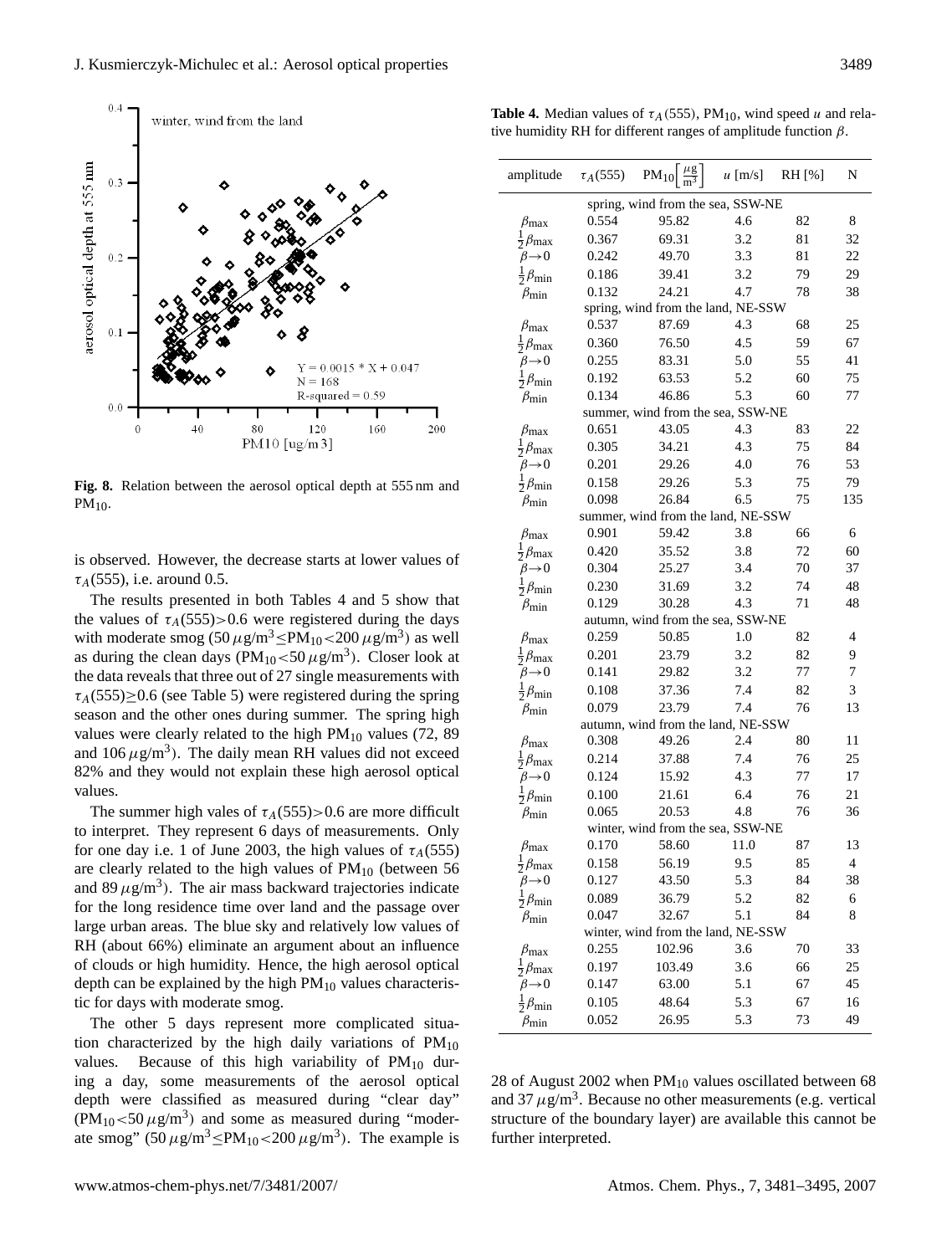

**Fig. 9.** Aerosol volume size distribution corresponding to the aerosol optical depth, characterized by extreme values of amplitudes for different seasons: **(a)** spring, **(b)** autumn, **(c)** summer **(d)** winter.

It is interesting to point that for the winter and autumn data there is a strong relation between the amplitude function and the wind speed  $(u)$  in the wind sector SSW-NE (from sea). This relation for the autumn data is given by:

$$
\beta = 0.2225 - 0.0671 \times u + 0.0033 \times u^{2},
$$
  
(Correl. Coef. = 0.63) (12)

The value of the amplitude function decreases with the wind speed. Equation (12) has a very local character. However, it illustrates that there is a connection between a mathematical parameter like  $\beta$  and a physical parameter like the wind speed and hence the EOF analysis results have a physical interpretation. The winter data in Table 4 shows a similar pattern of increasing amplitude function with the wind speed. The explanation of these differences is connected to the physical interpretation of the eigenvectors for both data sets.

#### 5.2 The physical interpretation of the eigenvectors

For the interpretation of the observed optical aerosol properties the chemical composition, the volume size distribution and the air mass trajectories are used. For each mean spectrum  $\langle \tau_A(\lambda) \rangle$  and eigenvector  $h_1(\lambda)$  the corresponding aerosol volume size distribution in the radius range 0.05– 15  $\mu$ m was selected from the AERONET website. Figure 9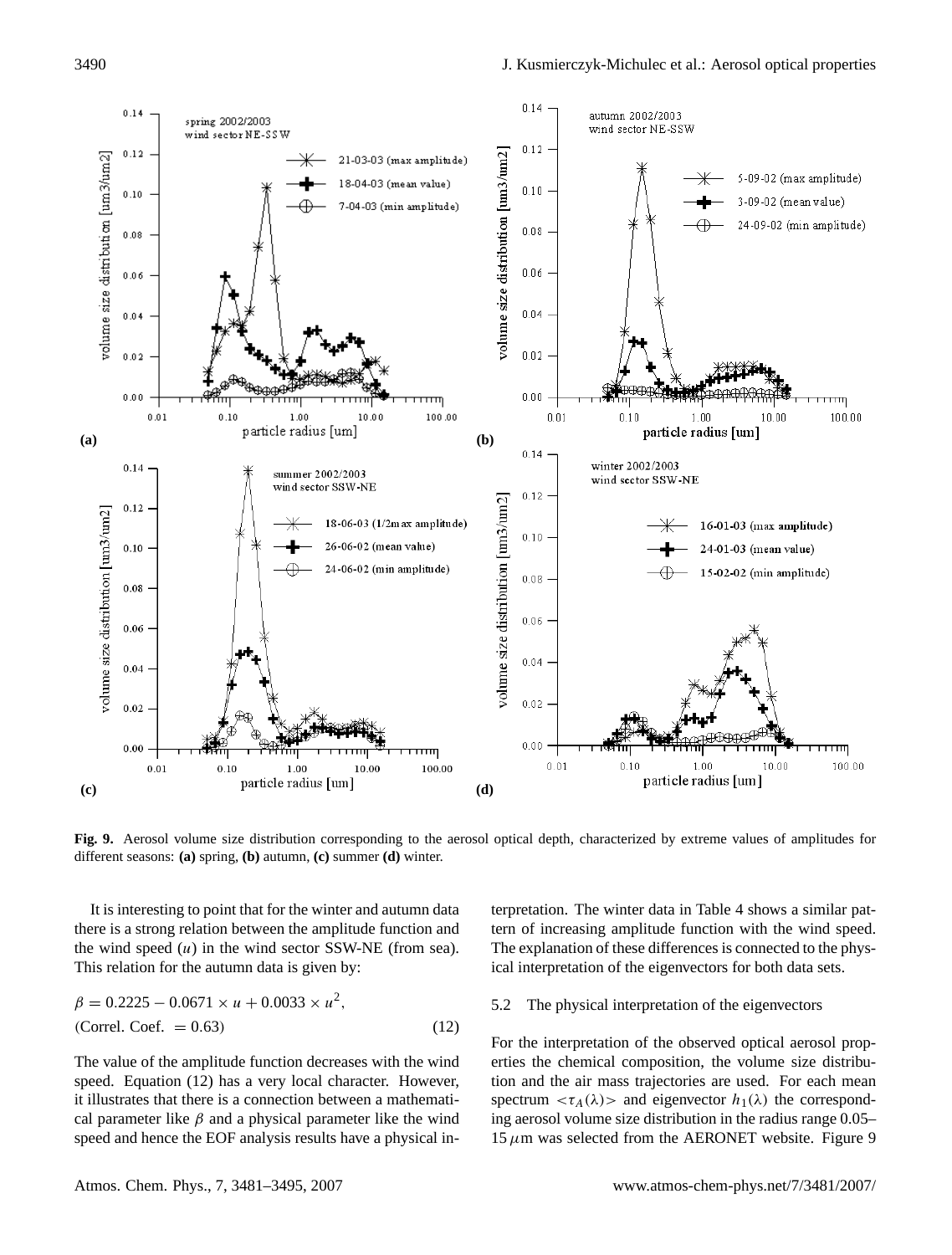

**Fig. 10.** Backward air mass trajectories arriving in The Hague at levels of 950 hPa (black) and 850 hPa (grey): **(a)** 24 h trajectories for 21 March (dashed), 18 April (solid) and 7 April (dash-dot) in 2003, **(b)** five days backward trajectories, for 21 March 2003 i.e. the day with the maximum amplitude βmax, **(c)** five days trajectories for 18 June 2003 (dashed), 26 June 2002 (solid) and 24 June 2002 (dash-dot).

shows distributions corresponding to data representing the minimum, mean and maximum aerosol optical depth for different seasons and wind sectors. Examples of 1-day backward trajectories arriving in The Hague are presented in Fig. 10, for two wind sectors: NE-SSW (Fig. 10a) and SSW-NE (Fig. 10c). Figure 10b shows examples of 5-day backward trajectories for the NE-SSW sector which have strong oceanic origin but due to passage over land during at least one day the maritime character has largely been lost. Below the results are discussed for different wind sectors.

# 5.2.1 NE-SSW sector: off shore wind and continental air masses

The air mass backward trajectories for the NE-SSW wind sector confirm that the air masses originate over land. The long residence time over land and in particular the passage over large urban areas cause high concentrations of fine particles and high values of the Angström coefficients. Figures 9a–b show the pronounced maximum in the "fine particles" range. The peak mode radius in the volume size distribution is 0.05–0.19  $\mu$ m, except for the spring maximum volume size distribution which peaks at about  $0.33 \mu$ m. The coarse mode has a weak minimum and coarse mode radii vary roughly between 2 and 5  $\mu$ m.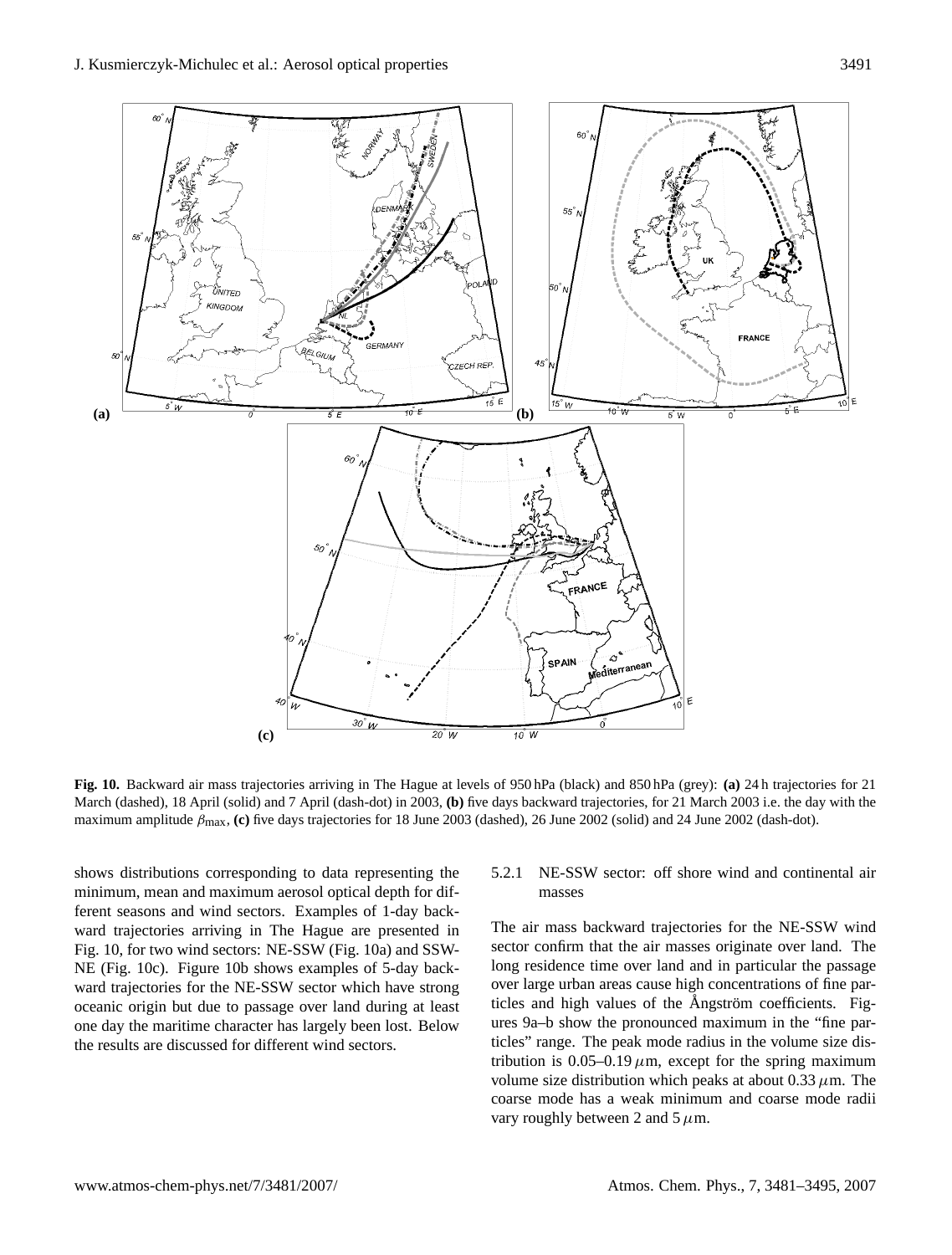| range of $\tau_A$ (555) | PM <sub>10</sub> [ $\mu$ g/m <sup>3</sup> ]<br>$\tau_A(555)$ |       | $\mu$ [m/s] | N   |  |  |  |  |
|-------------------------|--------------------------------------------------------------|-------|-------------|-----|--|--|--|--|
| $PM_{10} < 50$          |                                                              |       |             |     |  |  |  |  |
| $0.0 - 0.2$             | 0.115                                                        | 25.30 | 5.3         | 553 |  |  |  |  |
| $0.2 - 0.4$             | 0.266                                                        | 28.21 | 3.8         | 235 |  |  |  |  |
| $0.4 - 0.6$             | 0.469                                                        | 33.50 | 4.1         | 49  |  |  |  |  |
| $0.6 - 0.8$             | 0.640                                                        | 36.32 | 4.2         | 12  |  |  |  |  |
| $0.8 - 1.0$             | 0.900                                                        | 29.00 | 4.3         | 4   |  |  |  |  |
| $50 < PM_{10} < 200$    |                                                              |       |             |     |  |  |  |  |
| $0.0 - 0.2$             | 0.154                                                        | 66.91 | 5.2         | 231 |  |  |  |  |
| $0.2 - 0.4$             | 0.267                                                        | 80.33 | 4.2         | 201 |  |  |  |  |
| $0.4 - 0.6$             | 0.486                                                        | 82.06 | 4.3         | 70  |  |  |  |  |
| $0.6 - 0.8$             | 0.690                                                        | 74.33 | 6.3         | 6   |  |  |  |  |
| $0.8 - 1.0$             | 0.895                                                        | 62.78 | 3.8         | 5   |  |  |  |  |

**Table 5.** Median values of PM<sub>10</sub>, aerosol optical depth  $\tau_A$ (555), and wind speed u for different ranges of  $\tau_A$ (555).

Figure 10a shows examples of air mass trajectories for the days corresponding to the maximum, mean and minimum aerosol optical depth on 21 March, 18 April and 7 April 2003, respectively. The maximum aerosol optical depth on 21 March is presumably due to emissions picked up over the Ruhr area in Germany. On 7 April the trajectories were more northerly and traveled over sea where the concentrations of fine particles gradually decrease due to removal processes (dry deposition) and are not replenished by local sources or by secondary production once the precursor concentrations are too low. On the other hand, coarse particles are generated at the sea surface. Due to the combined removal and production processes, the shape of the particle size distribution changes, in this case it shifted from fine to coarse particles. The wind speed that day was moderate  $(5-7 \text{ m/s})$ , and hence the coarse mode amplitude was smaller than on 18 April.

In all land (NE-SSW) cases the EOF solutions are rather uniform: the Angström coefficients for the mean value  $<\tau_A(\lambda)$  and the first eigenvector  $h_1(\lambda)$  have similar values, around 1.4–1.5 (see Table 3). Such values, taking into account numbers from Table 2, indicate domination of industrial aerosol with a large contribution of sub micron particles. In winter the values of the Angström coefficients are around 1.3 and most of the data were collected during smog events with  $PM_{10}$  higher than  $50 \,\mu g/m^3$  (see Table 4). In these cases (Table 2) there is a high BC contribution, around 15%. Hence the mean value  $<\tau_A(\lambda)>$  and the first eigenvector  $h_1(\lambda)$  should be related to the industrial aerosol type.

An example of the relation between the amplitude function and the aerosol size distribution is given for the autumn data in Fig. 9b. The 5, 3 and 24 September 2002 represent the maximum, mean and the minimum aerosol optical depth. The aerosol size distribution corresponding to the maximum amplitude is characterized by a strong fine mode and a much weaker coarse mode. For the mean and the minimum aerosol optical depths the contribution of fine particles is less signifi-



**Fig. 11.** Angström coefficient versus  $C_{vc}/C_{vf}$  for clean days  $(PM_{10} < 50 \,\mu g/m^3)$  and with moderate smog  $(50\le PM_{10}\lt 200 \,\mu\text{g/m}^3)$ . ). The exponential fit is obtained for data points (N=105) representing days with moderate smog. The correlation coefficient is 0.798.

cant. The Ångström coefficients are very high, i.e. larger than 1.7. The relation between fine and coarse mode  $C_{\nu f}/C_{\nu c}$ , changes from 3.25 for  $\beta_{\text{max}}$ , to 1.4 for  $\beta_{\text{min}}$ .

5.2.2 SSW-NE sector: onshore wind and maritime air masses

Figure 10c shows five days air mass back trajectories for 18 June 2003, and for 26 and 24 June 2002, i.e. the days representing the maximum, mean and the minimum aerosol optical depths for the SSW-NE wind direction sector. The 5-day backward air mass trajectories originated from the Atlantic Ocean, and were transported over Ireland, the UK and the North Sea.

Examples of the aerosol size distributions corresponding to the EOF results for the maritime (SSW-NE) wind direction sector and for two seasons (summer and winter) are presented in Figs. 9c–d. The similar aerosol size distribution, as in summer, was observed for this wind direction sector also in spring and autumn. The characteristic feature of these aerosol size distributions is that they are dominated by fine particles with the fine mode radius between 0.05 and  $0.19 \mu$ m. The Angström coefficients are typical for industrial aerosol. The aerosol volume size distribution for winter (Fig. 9d) is completely different because of its strong peak in the coarse mode with mode radius between 3 and 5  $\mu$ m. For this dataset the first eigenvector  $h_1$  represents the maritime aerosol. Table 6 summarizes the retrieved aerosol size distribution parameters for both wind direction sectors. The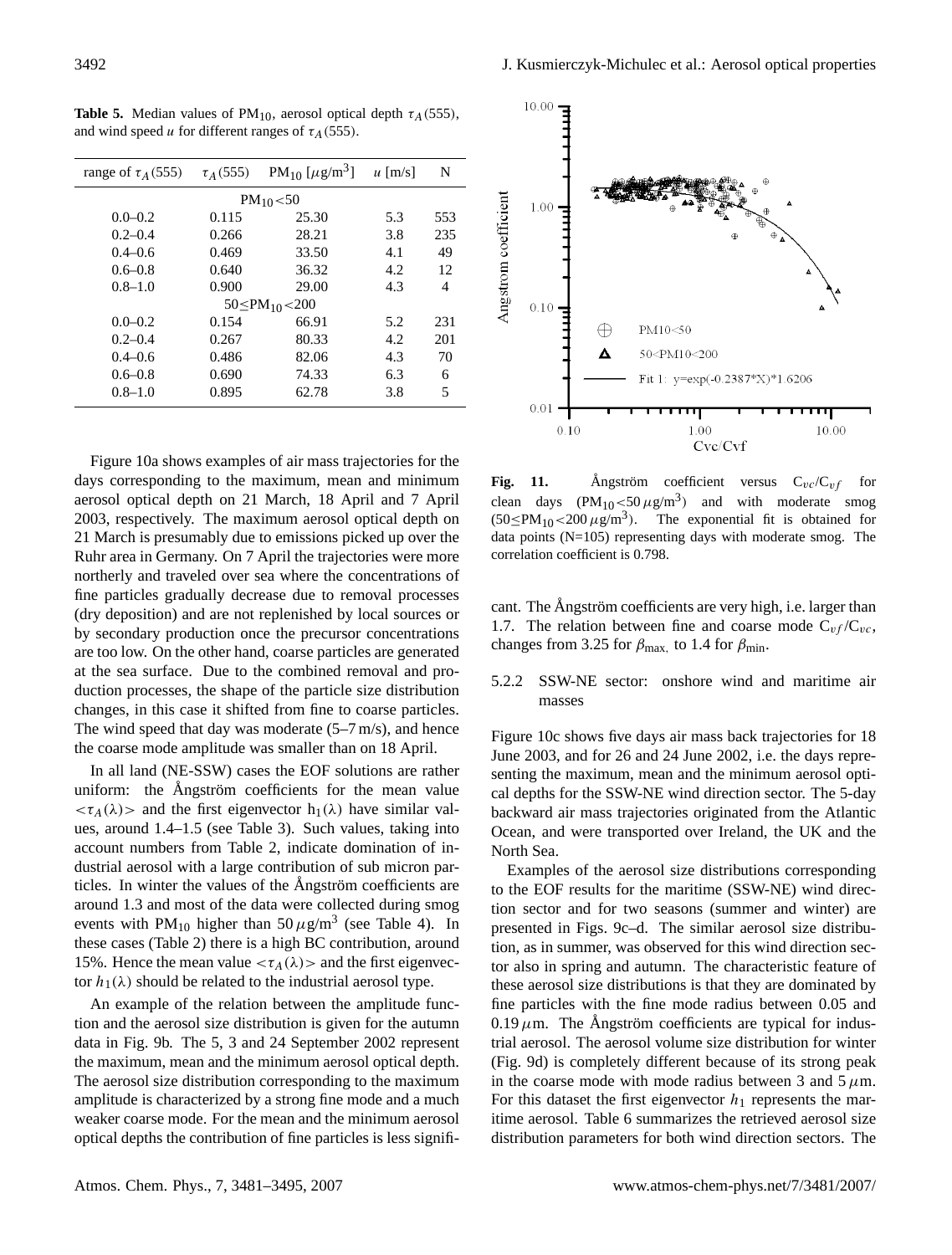difference between parameters describing the fine mode is negligible, for the coarse mode the differences are larger.

On 18 June 2003, the high contribution of fine particles is ascribed to emissions in the major industrial area around Manchester (UK). On 26 June 2002 the source of fine particles may be major cities like London or Birmingham. On 24 June 2002 the industrial influences may come from cities such as Manchester or Belfast. In all these situations the residence time of air masses over the North Sea was too short to cause significant removal of fine particles. The wind speed was about 5 m/s, i.e. too low to cause significant white capping and thus creation of sea spray aerosol that would show up in the coarse mode.

In contrast, the winter volume size distributions were dominated by coarse particles (Fig. 9d, e.g., 16 January) and the Ångström coefficients were typical for the maritime aerosol type. The domination of the size distribution by coarse particles is anticipated to be due to elevated wind speed (10 m/s) leading to significant production of sea spray. For other days characterized by high values of the amplitude function (see Fig. 6), i.e. a large contribution of coarse particles, the wind speed was also high. On 19 January 2002 and 3 November 2002 the wind speed was around 11 m/s, on 28 January in both 2002 and 2003 the wind speed was about 16 m/s. The total volume of coarse particles is almost 10 times higher than that of the fine mode volume ( $C_{v f}/C_{v c} \approx 0.1$ ). For the mean aerosol optical depth the contribution of the fine fraction is larger, but there still is a significant coarse fraction ( $C_{vf}/C_{vc} \approx 0.24$ ). For the minimum aerosol optical depth the fine and coarse mode contributions are similar ( $C_{\nu f}/C_{\nu c} \approx 1.02$ ). It is noted that the median sizes of both modes are in good agreement with values reported by Smirnov et al. (2003) for oceanic aerosol.

Figure 11 shows the relation between the Angström coefficients and  $C_{vf}/C_{vc}$  for clean days and days with moderate smog. There is not much difference between these two separate categories. For the days with moderate smog the relation between the Angström coefficient and  $C_{\nu f}/C_{\nu c}$  can be presented by:

$$
\alpha = \exp(-0.2387 \times C_{vc}/C_{vf}) \times 1.6206,
$$
  
(Corel. Coef. = 0.798), (13)

The EOF solutions for the maritime wind sector (SSW-NE) show more variation than for the continental wind sector. In the summer the values of the Angström coefficients indicate again the dominance of industrial aerosol. The contribution of BC (Table 4) is a bit lower than for the land direction, but still significant. The EOF solution representing the spring data is quite similar.

Also in the autumn the industrial aerosol type dominates. It is interesting to note that with decreasing contribution of the first eigenvector, expressed by the amplitude  $\beta$ , the amount of BC also decreases. The Angström coefficient corresponding to  $\beta_{\text{min}}$  is 0.575, indicating the presence of mar-

**Table 6.** Median values of the retrieved aerosol size distribution parameters.

|                | Fine mode           |            | Coarse mode         |            |  |
|----------------|---------------------|------------|---------------------|------------|--|
| Wind direction | $r_{vf}$ [ $\mu$ m] | $\sigma_f$ | $r_{vc}$ [ $\mu$ m] | $\sigma_c$ |  |
| NE-SSW         | 0.155               | 0.495      | 3.115               | 0.84       |  |
| <b>SSW-NE</b>  | 0.170               | 0.460      | 2.810               | 0.82       |  |

 $r_{vf}$ ,  $r_{vc}$  is the volume geometric mean radius for fine and coarse particles,  $\sigma_f$  and  $\sigma_c$  is the geometric standard deviation for fine and coarse modes.

itime aerosol. The relation between the amplitude values and the wind speed was discussed above.

In the winter the amplitude function also increases with the wind speed. The values of the Angström coefficients are 0.990 for  $\beta_{\text{min}}$ , 0.385 for  $\beta \rightarrow 0$ , and 0.144 for  $\beta_{\text{max}}$ . In this case the eigenvector can be associated with sea-salt. Table 3 shows that for the maritime wind sector in the winter  $\alpha$  is negative (i.e.  $-0.246$ ). This can only happen when the size distribution is governed by coarse particles, associated with the occurrence of sea spray generated over the North Sea at elevated wind speeds.

## **6 Conclusions**

Aerosol physical and optical properties derived from sun photometer measurements at a coastal site near The Hague are interpreted in terms of meteorological conditions and air mass trajectories, as well as data on  $PM_{10}$  and BC available from the network at nearby site. The principal conclusions are:

- 1. The EOF method applied to the aerosol optical depth data allowed for the analysis of all data using the mean spectrum, the first eigenvector and the amplitude function. The mean spectrum and the first eigenvector include spectral information that can be related to the chemical measurements and the aerosol size distribution. The amplitude function can be interpreted as the contribution of the first eigenvector to the total aerosol optical depth.
- 2. The EOF results show that the industrial aerosol type, characterized by high Ångström coefficients (larger than 1.4–1.5), dominates when the wind direction is from land (NE-SSW) due to the vicinity of large cities and industrial areas. Industrial aerosols may be also observed when the wind direction is from the North Sea but the air mass has been influenced by transport over polluted areas, such as industrial and urban areas in the United Kingdom.
- 3. The average bimodal volume size distribution is characterized by a fine mode with a radius  $r_{vf}$  of 0.16  $\mu$ m and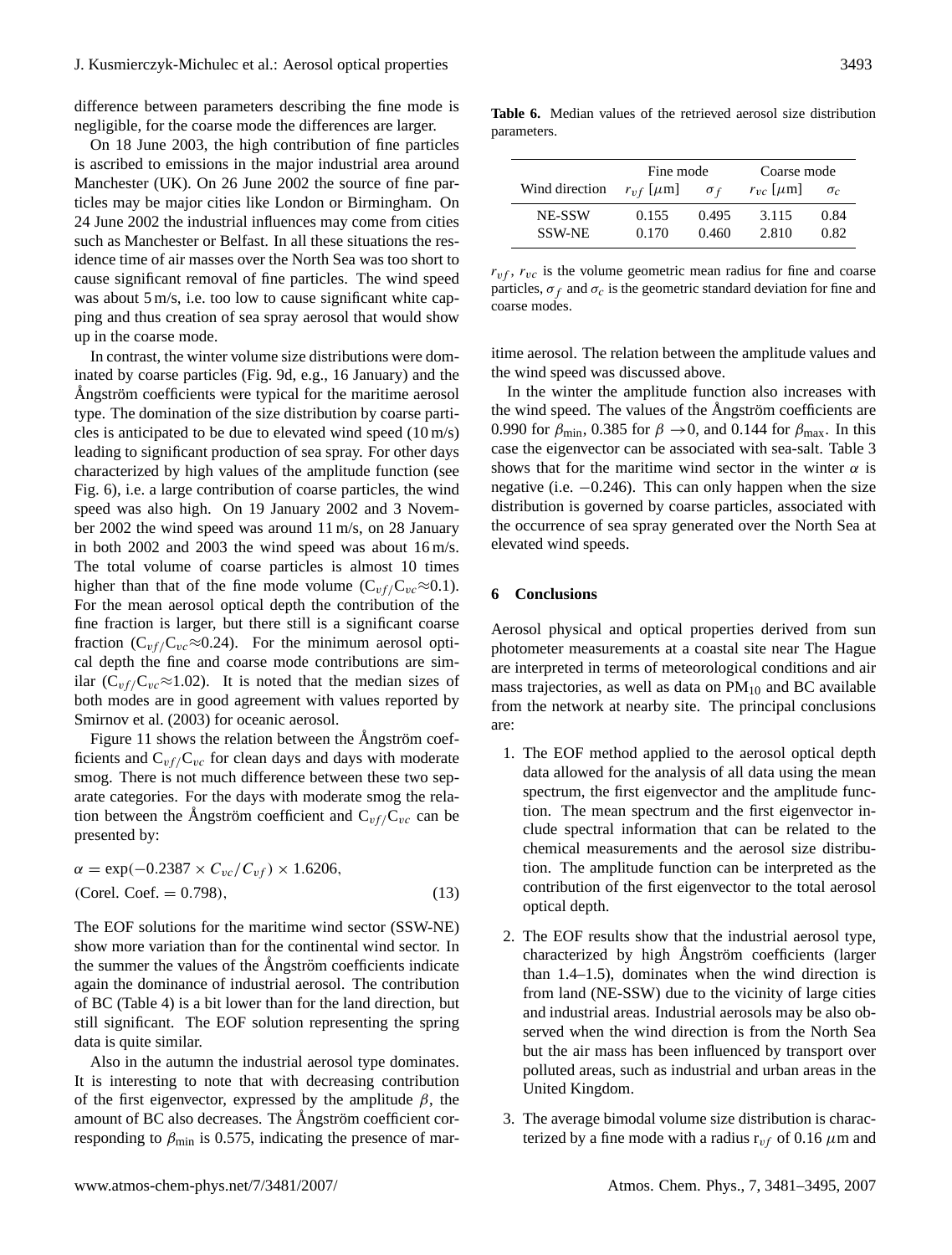a coarse mode with  $r_{vc}$  of 3.12  $\mu$ m. The size distribution for the maritime aerosol type has a fine mode with  $r_{vf}$ =0.17  $\mu$ m, and a coarse mode with  $r_{vc}$ =2.81  $\mu$ m, in good agreement with other observations (Smirnov et al., 2003).

4. The maritime aerosol type observed in The Hague is an example of a mixture of maritime and "polluted" aerosols in a ratio that varies with the distance and the source. Sea spray aerosol is generated over the North Sea at moderate and high wind speeds and it affects the optical properties that are observed at the site in The Hague (ca. 2.5 km from the sea) in westerly winds. A correlation between the coarse particle mode and wind speed, ascribed to the generation of sea spray aerosol, has been identified. The fine particle mode is due to pollutants generated locally and in the areas upwind from the site.

*Acknowledgements.* The authors thank T. L. Kucsera and A. M. Thompson at NASA/Goddard for back-trajectories available at the <aeronet.gsfc.nasa.gov> website. The Royal Netherlands Meteorological Institute KNMI is kindly acknowledged for archive meteorological data (wind speed, wind direction and relative humidity). The National Institute for Public Health and the Environment (RIVM) is acknowledged the chemical measurements available at the <http://www.rivm.nl> website. The work was supported by the EU FP5 DAEDALUS project (EESD-ENV-2002- GMES, 33197).

Edited by: J. Curtius

# **References**

- Ångström, A.: On the atmospheric transmission of sun radiation and on dust in the air, Geogr. Ann., 11, 156–166, 1929.
- Buringh, E. and Opperhuizen, A. (Eds.): On health risks of ambient PM in the Netherlands, RIVM report 650010032, pp. 380 [\(http:](http://www.mnp.nl/bibliotheek/rapporten/650010032.pdf) [//www.mnp.nl/bibliotheek/rapporten/650010032.pdf\)](http://www.mnp.nl/bibliotheek/rapporten/650010032.pdf), 2002.
- Chu, D. A., Kaufman, Y. J., Zibordi, G., Chern, J. D., Mao, J., Li, C., and Holben, B. N.: Global monitoring of air pollution over land from the Earth Observing System-Terra Moderate Resolution Imaging Spectroradiometer (MODIS), J. Geophys. Res., 108, 4661, doi:10.1029/2002JD003179, 2003.
- De Haij, M., Wauben, W., and Klein Baltink, H.: Determination of mixing layer height from ceilometer backscatter profiles, Proc. SPIE, vol. 6362, 63620R, doi:10.1117/12691050, 2006.
- De Leeuw, G., Neele, F. P., Hill, M., Smith, M. H., and Vignati, E.: Sea spray aerosol production by waves breaking in the surf zone, J. Geophys. Res., 105(D2), 29 397–29 409, 2000.
- Dubovik, O. and King, M. D.: A flexible inversion algorithm for retrieval of aerosol optical properties from Sun and sky radiance measurements, J. Geophys. Res., 105, 20 673–20 696, 2000.
- Dubovik, O., Smirnov, A., Holben, B. N., King, M. D., Kaufman, Y. J., Eck, T. F., and Slutsker, I.: Accuracy assessments of aerosol optical properties retrieved from AERONET sun and sky-radiance measurements, J. Geophys. Res., 105, 9791–9806, 2000.
- Dubovik, O., Holben, B. N., Lapyonok, T., Sinyuk, A., Mishchenko, M. I., Yang, P., and Slutsker, I.: Non-spherical aerosol retrieval method employing light scattering by spheriods, Geophys. Res. Lett., 29, 541–544, 2002.
- Eck, T. F., Holben, B. N., Reid, J. S., Dubovik, O., Smirnov, A., O'Neill, N. T., Slutsker, I., and Kinne, S.: Wavelength dependence of the optical depth of biomass burning, urban, and desert dust aerosol, J. Geophys. Res., 104, 31 333–31 350, 1999.
- Engel-Cox, J. A., Holloman, C. H., Coutant, B. W., and Hoff, R. M.: Qualitative and quantitative evaluation of MODIS satellite sensor data for regional and urban scale air quality, Atmos. Environ., 38, 2495–2509, 2004.
- Hammingh, P. (Ed.): Air Quality. Annual Survey 1998 and 1999 (in Dutch), National Institute of Public Health and the Environment, report 725301006, Bilthoven, the Netherlands, 2001.
- Hess, M., Koepke, P., and Schult, I.: Optical properties of aerosols and clouds: The software package OPAC, B. Am. Meteor. Soc., 79, 831–844, 1998.
- Holben, B. N., Eck, T. F., Slutsker, I., Tanre, D., Buis, J. P., Setzer, A., Vermote, E., Reagan, J. A., Kaufman, Y., Nakajima, T., Lavenu, F., Jankowiak, I., and Smirnov, A.: AERONET- A federated instrument network and data archive for aerosol characterisation, Rem. Sens. Environ., 66(1), 1–16, 1998.
- Holben, B. N., Tanre, D., Smirnov, A., et al.: An emerging ground-based aerosol climatology: Aerosol optical depth from AERONET, J. Geophys. Res., 106, 12 067–12 097, 2001.
- Hutchison, K. D.: Applications of MODIS satellite data and products for monitoring air quality in the state of Texas, Atmos. Environ., 37, 2403–2412, 2003.
- Jankowski, A.: The application of EOF in the analysis of the variability of water temperature, salinity and density in selected regions of the Norwegian Sea, Oceanologia, 35, 27–60, 1994.
- Kusmierczyk-Michulec, J. and Darecki, M.: The aerosol optical thickness over the Baltic Sea, Oceanologia, 38(4), 423–435, 1996.
- Kusmierczyk-Michulec, J. and Marks, R.: The influence of sea-salt aerosols on the atmospheric extinction over the Baltic and the North Seas, J. Aerosol Sci., 31(11), 1299–1316, 2000.
- Kusmierczyk-Michulec, J., Krueger, O., and Marks, R.: Aerosol influence on the sea-viewing wide-field-of-view sensor bands: Extinction measurements in a marine summer atmosphere over the Baltic Sea, J. Geophys. Res, 104(D12), 14 293–14 307, 1999.
- Kusmierczyk-Michulec, J., de Leeuw, G., and Robles Gonzalez, C.: Empirical relationships between aerosol mass concentrations and the Angstrom parameter, Geophys. Res. Let.,  $29(7)$ ,  $491-494$ , doi:10.1029/2001GL014128, 2002.
- Lamberts, C. W. and de Leeuw, G.: Aerosol-induced visibility reduction in The Netherlands, in: Aerosols, edited by: Lee, S. D., Schneider, T., Grant, L. D., and Verkerk, P. J., Lewis Publishers, Chelsea, Michigan, pp.1221, 1986.
- Lorenz, E. N.: Empirical orthogonal functions and statistical weather, Statistical forecasting project, Sci. Rep. No.1, Mass. Inst. Tech., Dept. Meteor., Cambridge, 49 pp., 1956.
- Nielsen, P. B.: On empirical orthogonal functions (EOF) and their use for analysis of the Baltic Sea level, Rep. 40, Inst. Fys. Oceanogr., Københavns Univ., Copenhagen, pp.37, 1979.
- Pickering, K. E., Thompson, A. M., Kim, H., DeCaria, A. J., Pfister, L., Kucsera, T. L., Witte, J. C., Avery, M. A., Blake, D. R., Crawford, J. H., Heikes, B. G., Sachse, G. W., Sandholm, S. T.,